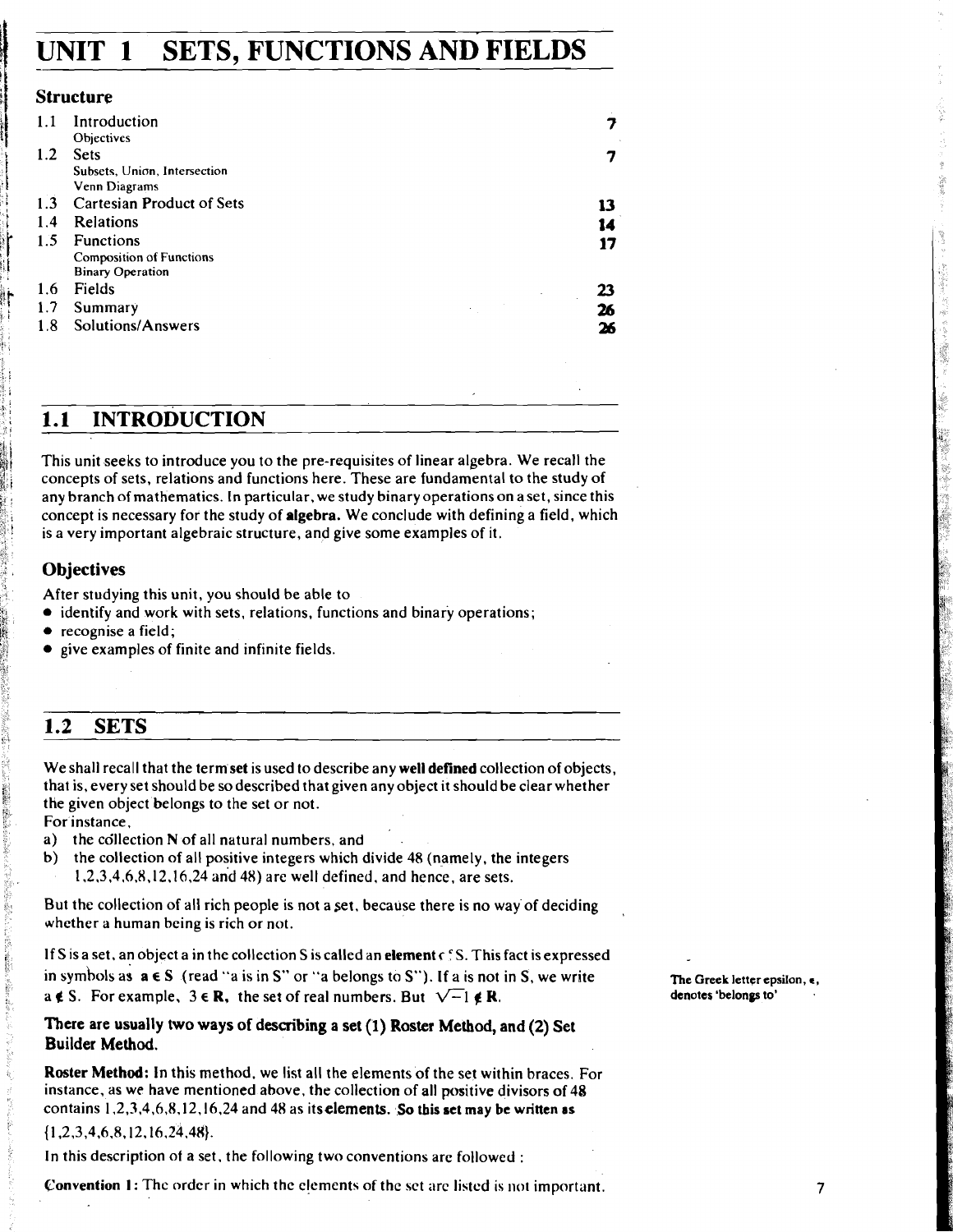Varter Star

**Convention 2:** No element is written more han once: that is, every element must be written exactly once.

For example, consider the set S of all integers between  $1\frac{1}{2}$  and  $4\frac{1}{2}$ . Obviously, these integers are 2,3 and 4. So we may write

$$
S = \{2,3,4\}.
$$

We may also write  $S = \{3.2.4\}$ , but we must not write  $S = \{2.3.2.4\}$ . Why? Isn't this what Convention 2 savs?

The roster method is sometimes used to list the elements of a large set also. In this case we may not want to list all the elements of the set. We list some and give an indication of the rest of the elements. For example, the set of integers lying between 0 and 100 is  $\{0.1.2, \ldots, 100\}.$ 

Another method that we can use for describing a set is the

Set Builder Method: In this method we first try to find a property which characterises the elements of the set, that is, a property P which all elements of the set possess, and which no other objects possess. Then we describe the set as

 $\{x \mid x \text{ has property } P\}$ , or as

 $\{x : x \text{ has property } P\}.$ 

This is to be read as "the set of all x such that x has property  $P$ ".

For example, the set S of all integers lying between  $1\frac{1}{2}$  and  $4\frac{1}{4}$  can also be written as S = {x : x is an integer and  $1\frac{1}{2} < x < 1\frac{1}{4}$ }.

**Example 1:** Write the set N by the set builder method and the roster method.

Solution: By the set builder method we have the set

 $N = \{x \mid x \text{ is a natural number}\}.$ 

By the roster method we have  $N = \{1, 2, 3, \ldots\}$ .

E

E1) Write the following sets by the roster method.

 $A = \{x \mid x \text{ is an integer and } 10 < x < 15\}$ 

 $B = \{x \mid x \text{ is an even integer and } 10 < x < 15\}$ 

 $C = \{x \mid x \text{ is a positive divisor of } 20\}$ 

 $D = {p/q | p,q}$  integers and  $1 \le p < q \le 3$ 





ġ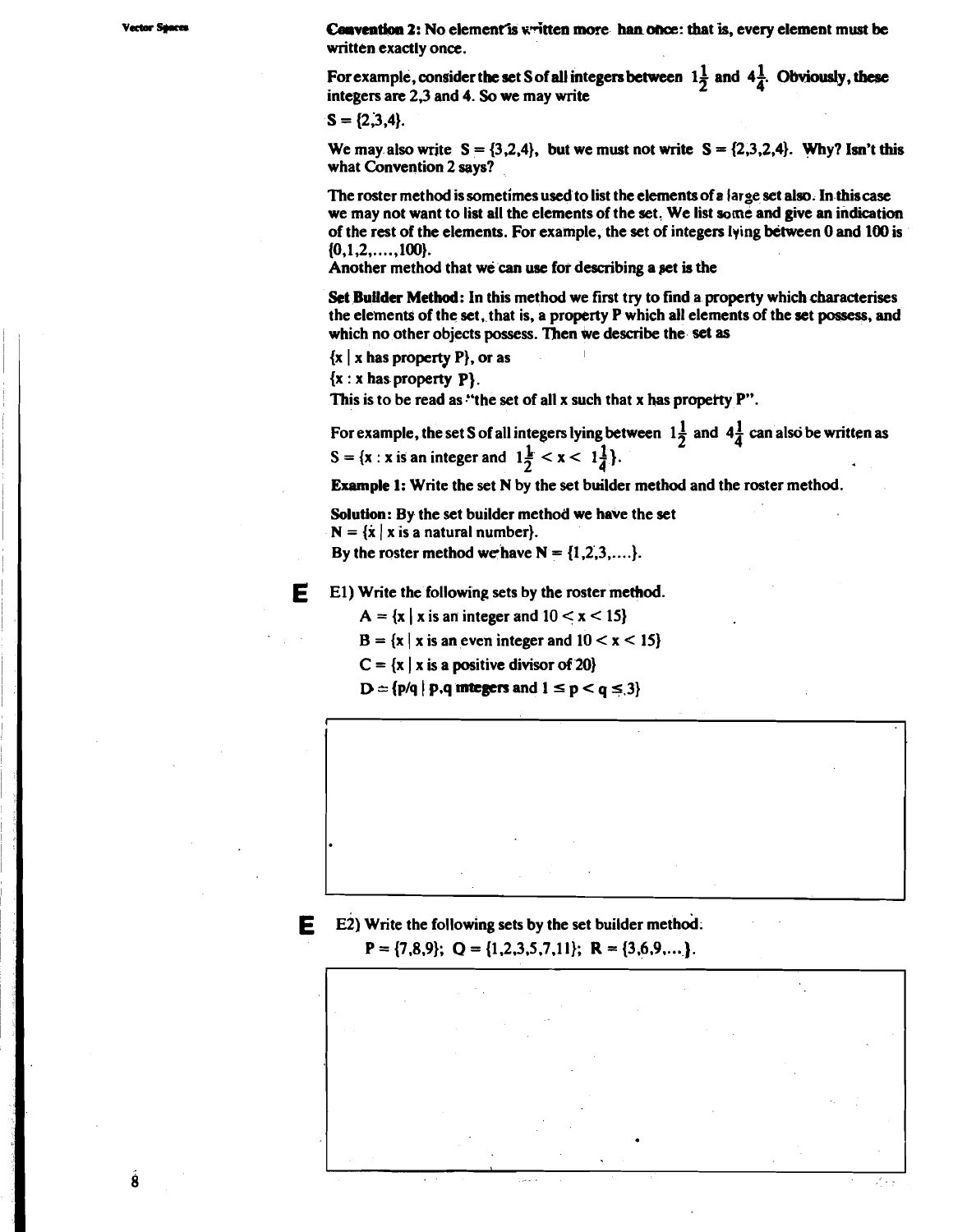Let us now look at some sets that can be obtained from given sets.

u. Functions and Fields

### 1.2.1 Subsets, Unions, Intersections

Consider the sets  $A = \{1,3,4\}$  and  $B = \{1,4\}$ . Here every element of B is also an element of A. In such a case, that is, when every element of B is an element of A, we say that B is a subset of A, and we write  $B \subseteq A$ .

It is obvious that if  $A$  is any set, then every element of  $A$  is certainly an element of  $A$ . So, for every set A,  $A \subseteq A$ .

Consider the sets  $Q = \{1,3,5,15\}$  and  $S = \{2,3,5,7\}$ . Is  $Q \subseteq S$ ? No, because not every element of Q is in S; for example,  $1 \in Q$  but  $1 \notin S$ . Is  $S \subseteq Q$ ? No, because, for example,  $2 \in S$  but  $2 \notin Q$ . Therefore, there do exist pairs of sets, A and B, such that neither of them is contained in the other. This is written as  $A \nsubseteq B$  and  $B \nsubseteq A$  ( $\subseteq$ ' denotes 'is not a subset of'.)

Note that if B is not a subset of A, there must be an element of B which is not an element of A. In mathematical notation this can be written as  $\forall \exists x \in B$  such that  $x \notin A'$ .

We can now say that two sets A and B are equal  $(i.e., have precisely the same elements)$ if and only if  $A \subseteq B$  and  $B \subseteq A$ .

E3) Which of the following statements are true?

d)  $\{2,4,6\}$   $\mathcal{L}\{2,4,8\}$ a)  $N \subseteq Z$ b)  $Z \subseteq N$ c)  $\{0\} \subseteq \{1,2,3\}$ 

We now give one way of obtaining a new set from two or more given sets.

Union: If we have two sets A and B, we can collect the elements of both to get a new set. This set is called their union. Formally, we define the **union of A and B** to be the set of all those elements which are in A or in B or in both A and B. The union of A and B is denoted by  $A \cup B$ . Thus,

 $A \cup B = \{x \mid x \in A \text{ or } x \in B\}.$ 

**Example 2:** Find  $A \cup B$  when a)  $A = \{1,2\}$  and  $B = \{4,6,7\}$ . b) A = {1,2,3,4} and B = {2,4,6,8}.

**Solution:** a) A U B =  $\{1, 2, 4, 6, 7\}$ .

E

b) A  $\cup$  B = {1,2,3,4,6,8}. Observe that 2 and 4 are in both A and B, but when we write A U B, we write these elements only once, in accordance with Convention 2 given earlier.

Can you see that, for any set A, A  $\bigcup A = A$ ?

E4) Show that, if  $A \subseteq C$  and  $B \subseteq C$ , then  $A \cup B \subseteq C$ .

The definition of union can be immediately extended to define the union of more than two sets. If  $A_1, A_2, ..., A_k$  are k sets, their union  $A_1 \cup A_2 \cup ... \cup A_k$  is the set of elements which belong to at least one of these sets. That is,

 $A_1 \cup A_2 \cup ... \cup A_k = \{x \mid x \in A_i \text{ for some } i, i = 1, 2, ..., k\}$ 

The expression  $A_1 \cup A_2 \cup \ldots \cup A_k$  is often abbreviated to  $\bigcup A_i$ .

Now let us look at another way of obtaining a new set from two or more given sets.

E denotes 'there exist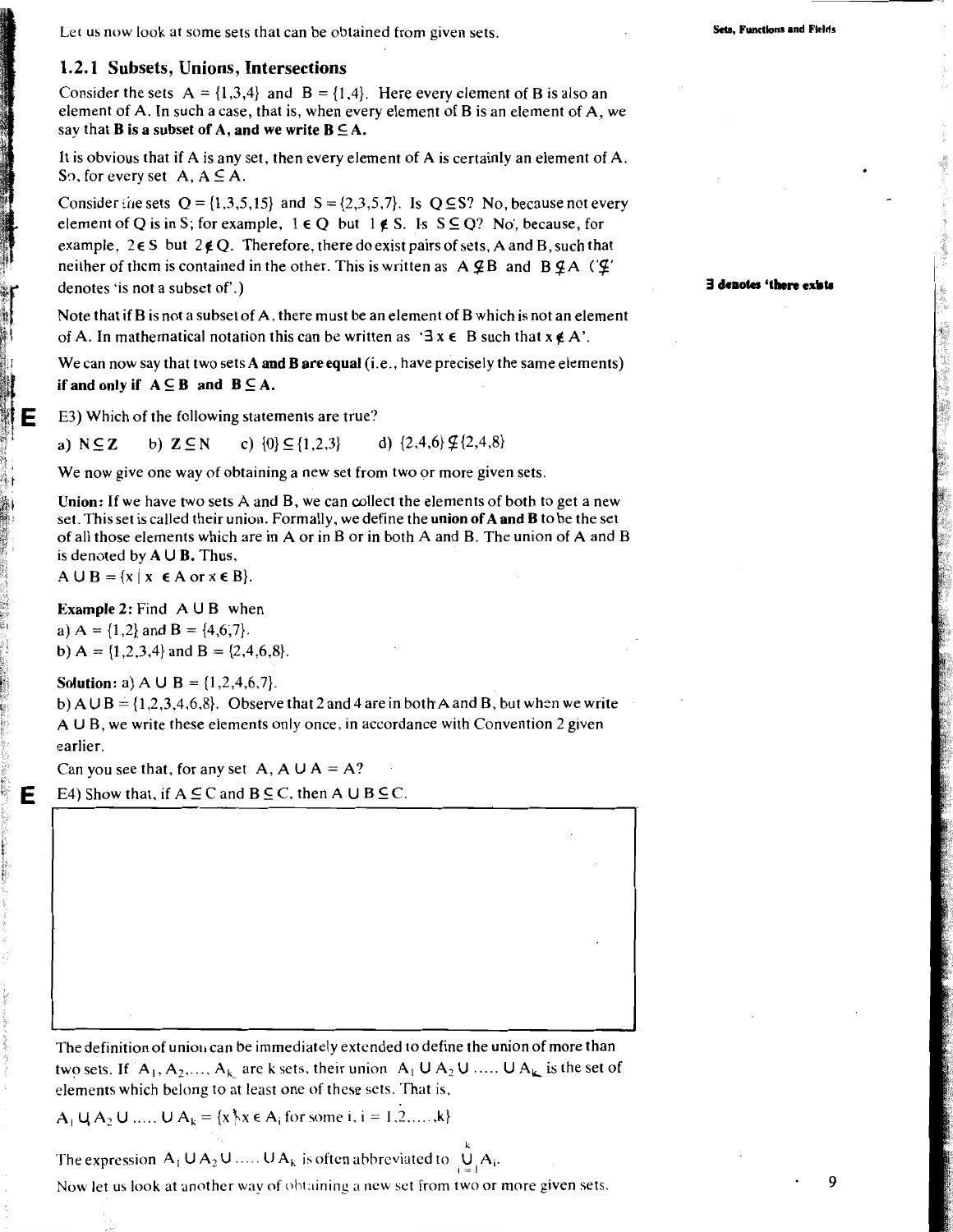A set having no elements is called an empty set or null set, and is denoted by  $\phi$ , the Greek letter phi.

Intersection: If A and B are two sets, then the intersection of A and B (denoted by  $A \cap B$ ) is the set of elements common to A and B. So,

 $A \cap B = \{x \mid x \in A \text{ and } x \in B\}.$ 

Thus, if  $P = \{1,2,3,4\}$  and  $Q = \{2,4,6,8\}$ , then  $P \cap Q = \{2,4\}$ .

Can you see that, for any set A,  $A \cap A = A$ ?

Now suppose A =  $\{1,2\}$  and B =  $\{4,6,7\}$ . Then what is A  $\cap$  B? We observe that, in this case, A and B have no common elements, and so A  $\cap$  B =  $\phi$ , the empty set.

When the intersection of two sets is  $\phi$ , we say that the two sets are **disjoint** (or **mutually disjoint**). For example, the two sets  $\{1,4\}$  and  $\{0,5,7,14\}$  are disjoint.

The definition of intersection can be extended to any number of sets. Thus, the intersection of k sets  $A_1, A_2, ..., A_k$  is

 $A_1 \cap A_2 \cap ... \cap A_k = \{x \mid x \in A_i \text{ for each } i = 1, 2, ..., k\}.$ 

The expression  $A_1 \cap A_2 \cap ... \cap A_k$  is abbreviated to  $\bigcap_i A_i$ .

**Example 3:** If  $A \subseteq B$ , what is  $A \cap B$ ?

**Solution:** Since  $A \subseteq B$ , we know that every element of A is an element of B. Then  $A \cap B = \{x \mid x \in A \text{ and } x \in B\}$ 

 $= \{x \mid x \in A\} = A.$ 

**Example 4:** For every set A, show that  $\phi \subseteq A$ .

Solution: We have already made the remark that if B is not a subset of A, there must be an element of B which is not an element of A. So if  $\phi$  is not a subset of A, we should be able to produce an element in  $\phi$  which is not in A. Can we do so? Obviously not! Because  $\phi$  has no elements at all. We are therefore forced to the conclusion that  $\phi \subseteq A$ .

E5) For every set A, show that  $\phi \cup A = A$  and  $\phi \cap A = \phi$ .

 $\mathbf{E}$  E6) State whether the following are true or false.

a) If  $A \subseteq B$  and  $B \subseteq C$ , then  $A \subseteq C$ .

b) If  $A \nsubseteq B$  and  $B \nsubseteq A$ , then A and B are disjoint.

c)  $A \nsubseteq (A \cup B)$ 

d)  $B \subseteq (A \cup B)$ 

F.

e) If  $A \cup B = \phi$ , then  $A = B = \phi$ .

E7) Suppose  $A = \{a,b,c\}$ ,  $B = \{a,b,p,q\}$  and  $C = \{a,p,r,s\}$ . Find the following Е sets:

a)  $A \cup B$ , b)  $B \cap C$ , c)  $(A \cup B) \cap C$ , d)  $(A \cap C) \cup (B \cap C)$ .

What do you guess from your answers to  $(c)$  and  $(d)$ ?

Is  $(A \cup B)$   $\cap$   $C = (A \cap C)$   $\cup$   $(B \cap C)$ ? Check your guess by making your own choice for  $A$ .  $B$  and  $C$ .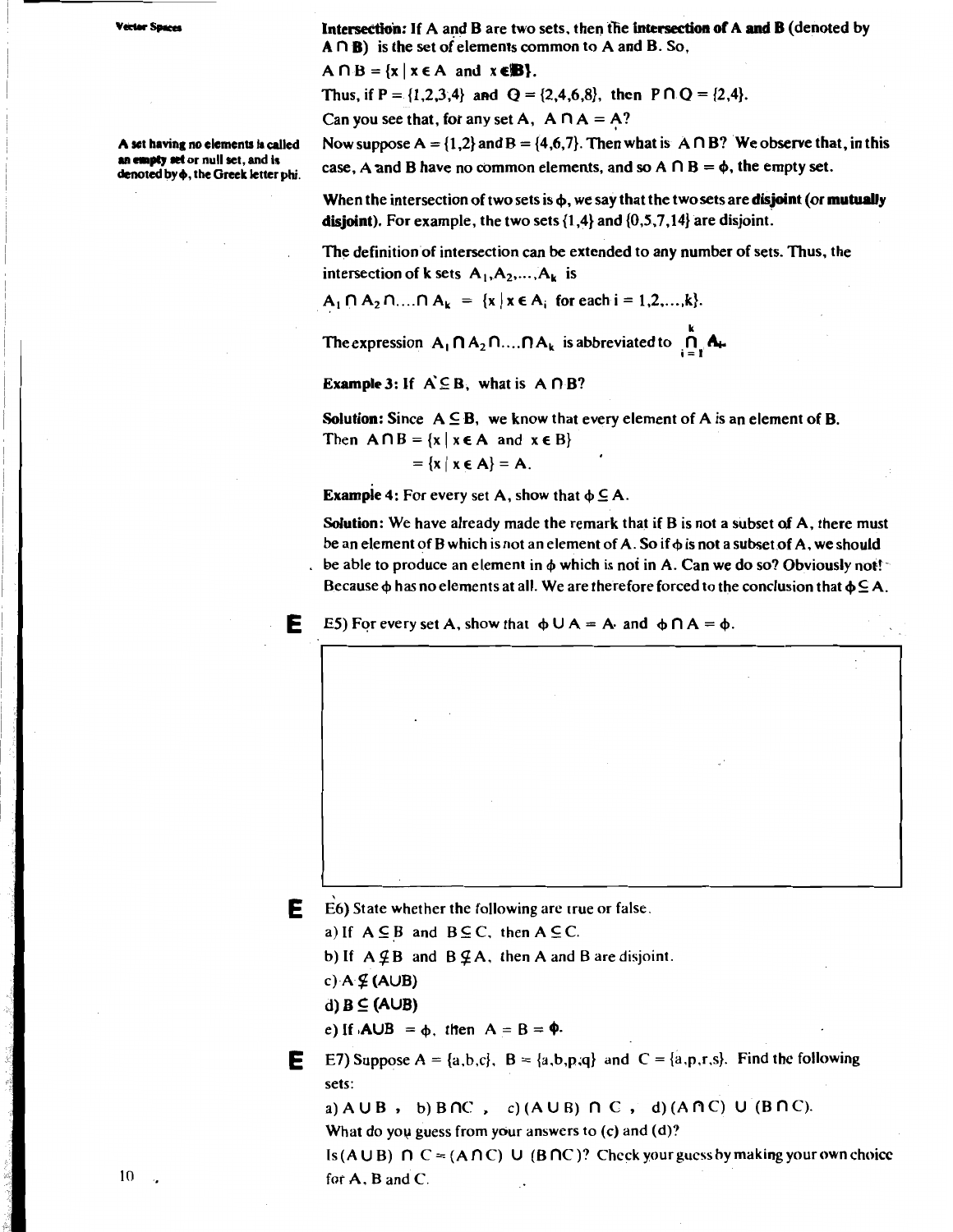Apart from the operations of unions and intersections, there is another operation on sets, namely, the operation of taking complements.

**Complements:** When we are working with elements and subsets of a single set  $X$ , we say that the set X is the universal set. Suppose X is the universal set and  $A \subseteq X$ , then the set of all elements of X which are not in A is called the complement of A and is denoted by

 $A'$ ,  $A^c$  or  $X \setminus A$ . Thus,  $A^{c} = \{x \mid x \in X, x \notin A\}.$ 

Е

If  $X = \{a,b,p,q,r\}$  and  $A = \{a,p,q\}$ , then clearly  $A^c = \{b,r\}$ .

E8) Why are the following statements true? a) A and  $A^c$  are disjoint, i.e.,  $A \cap A^c = \phi$ . b) A U  $A^c = X$ , where X is the universal set. c)  $(A<sup>c</sup>)<sup>c</sup> = A$ 

Certain properties of the complements of sets have been stated as De Morgan's Laws. We give them as a theorem.

**Theorem 1:** If A and B are subsets of X, then

a)  $(A \cup B)^c = A^c \cap B^c$ 

b) 
$$
(A \cap B)^c = A^c \cup B^c
$$

(In words, 'complement of union is intersection of complements' and 'complement of intersection is union of complements'.)

**Proof:** a) Two sets P and Q are equal, if and only if  $P \subseteq Q$  and  $Q \subseteq P$ , that is, if and only if  $x \in P \implies x \in Q$  and  $x \in Q \implies x \in P$ .

Thus, to prove (a), we must prove that  $x \in (A \cup B)^c \implies x \in A^c \cap B^c$  and  $x \in A^c \cap B^c \implies x \in (A \cup B)^c$ . denotes 'implies'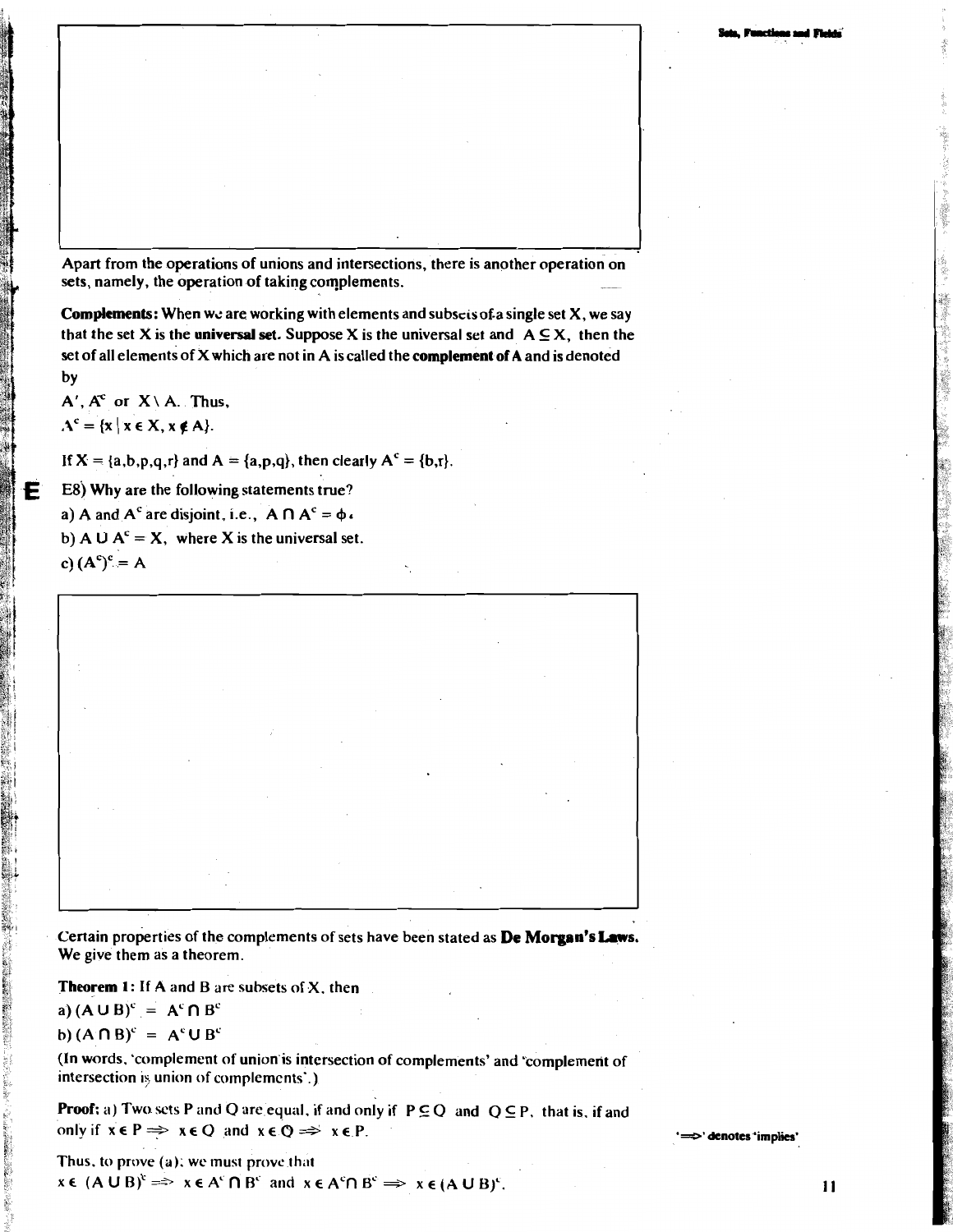rtor St

**Now** 

 $x \in (A \cup B)^c \implies x \notin A \cup B$  $\Rightarrow$  x  $\notin$  A and x  $\notin$  B  $\Rightarrow$   $x \in A^c$  and  $x \in B^c$  $\Rightarrow$   $x \in A^c \cap B^c$ 

Conversely,

**xe A<sup>c</sup>** n B<sup>c</sup>  $\Rightarrow$   $x \in A^c$  and  $x \in B^c$  $\Rightarrow$  x  $\notin$  A and x  $\notin$  B  $\Rightarrow$  xe AUB  $\Rightarrow$   $x \in (A \cup B)^c$ 

Note that in both parts of the proof, the various steps are the same but only in reverse order. When this is the case, both parts can be combined as follows.

denotes 'implies and is' implied by' or 'if and only if'.

 $x \in (A \cup B)^c \iff x \notin A \cup B$  $\Leftrightarrow$   $x \notin A$  and  $x \notin B$  $\Leftrightarrow$   $x \in A^c$  and  $x \in B^c$  $\Leftrightarrow$  **x**  $\epsilon$  A<sup>c</sup>  $\cap$  B<sup>c</sup>

Е E9) Try and prove (b) (of Theorem 1) now.

So far we have looked at sets algebraically. Now let us look at them pictorially.

#### 1.2.2 Venn Diagrams

Some results about sets can be easily understood and visualised by using Venn diagrams, named after the English logician John Venn (1834-1923). In a Venn diagram the universal set is usually represented by a rectangle and its subsets by circles or other closed figures in its interior. For example, if  $A$ ,  $B$  and  $C$  are subsets of  $X$ , this fact is represented by the following diagram (Fig. 1).



Fig. 1

The idea is that points in the interior of the rectangle represent the elements of X and the points in the interior of the closed figures, A, B and C represent the elements of A, B and C, respectively. Notice that the subsets of X can be of any shape.

If  $X = \{a,b,c,p,q,r,s\}$ ,  $A = \{a,b,p,r\}$  and  $B = \{p,q,r\}$ , then this can be represented by the following Venn diagram (Fig. 2).

12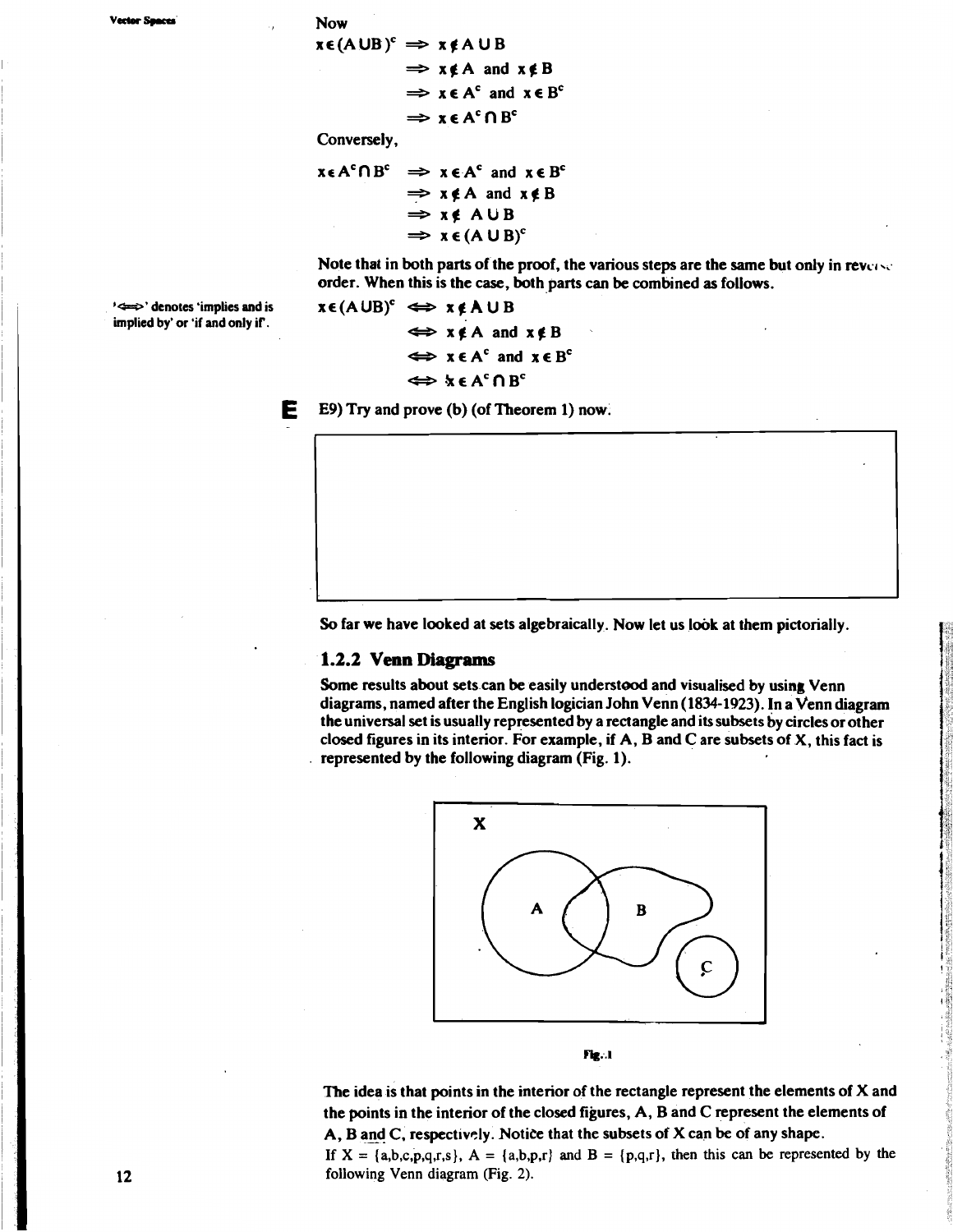

Fig. 2

Then, A U B is the shaded portion in Fig. 2, and  $(A \cup B)^c$  is the unshaded portion of the diagram.

E10) Use Venn diagrams to demonstrate the truth of the following results. Here A,B,C are subsets of X. a)  $(A \cup B) \cap C = (A \cap C) \cup (B \cap C)$ b)  $(A \cap B) \cup C = (A \cup C) \cap (B \cup C)$ 

E

We will now talk of the product of sets, of which the coordinate system is a special case.

#### $1.3$ **CARTESIAN PRODUCT OF SETS**

An interesting set that can be formed from two given sets is their Cartesian product, named after the French philosopher and mathematician Rene Descartes (1596 - 1650) He also invented the Cartesian coordinate system.

Let A and B be two sets. Consider the pair  $(a,b)$ , in which the first element is from A and the second from B. Then  $(a,b)$  is called an ordered pair. In an ordered pair, the order in which the two elements are written is important. Thus, (a,b) and (b,a) are different ordered pairs. Two ordered pairs  $(a,b)$  and  $(c,d)$  are said to be equal, or same, if  $a = c$  and  $b = d$ .

**Definition:** The Cartesian product  $A \times B$ , of the sets A and B, is the set of all possible ordered pairs  $(a,b)$ , where  $a \in A$ ,  $b \in B$ .

That is,  $A \times B = \{(a,b): a \in A, b \in B\}$ .

For example, if  $A = \{1,2,3\}$ ,  $B = \{4,6\}$ , then  $A \times B = \{(1,4), (1,6), (2,4), (2,6), (3,4), (3,6)\}\$ 



Rene Descartes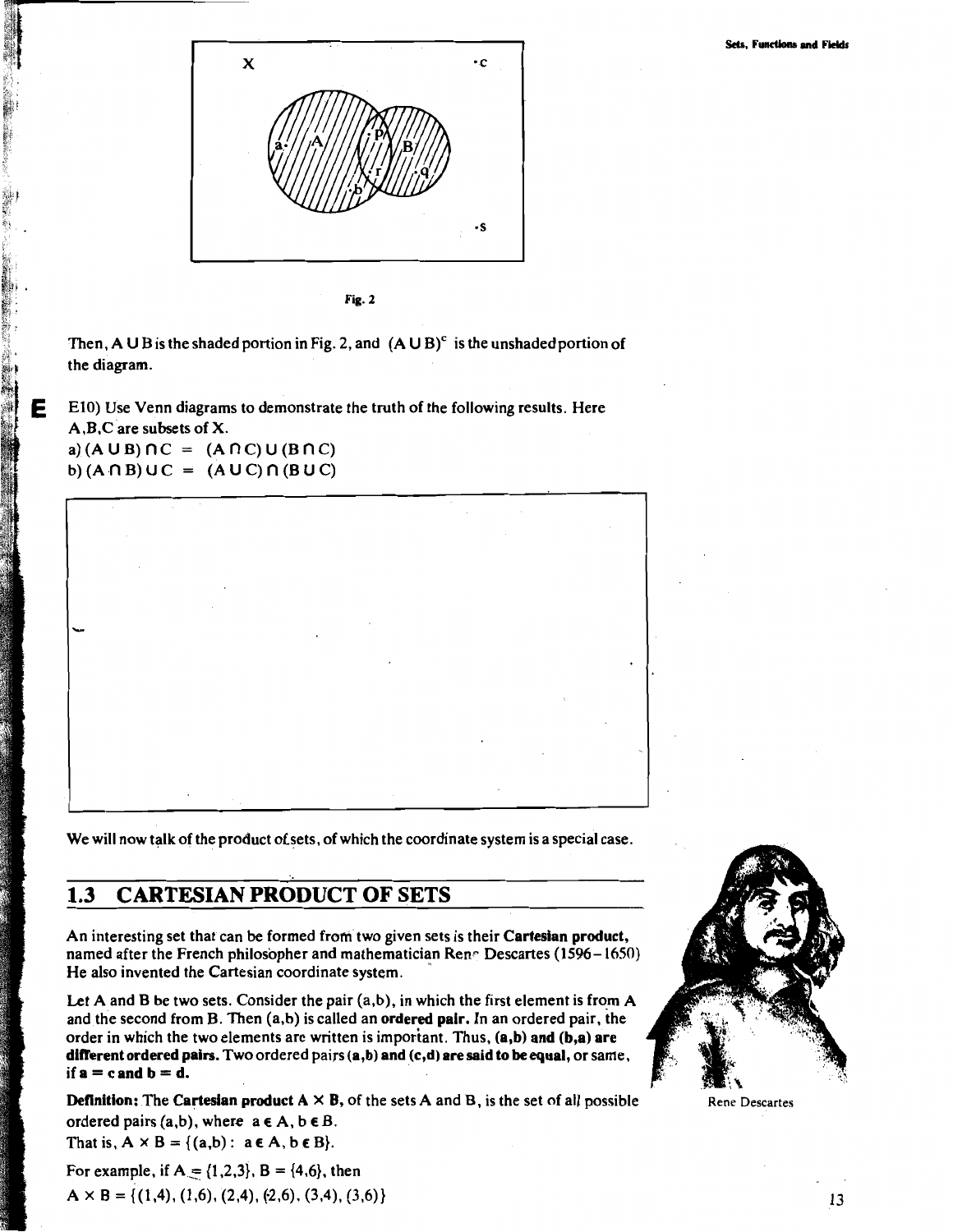#### Also note that

E

E

Е

 $B \times A = \{(4,1), (4,2), (4,3), (6,1), (6,2), (6,3)\}\$ , and  $A \times B \neq B \times A$ .

We can also define the Cartesian product of more than two sets in a similar way. Thus, if R is the set of all real numbers, then

全部調査:

 $\mathbf{R} \times \mathbf{R} = \{(\mathbf{a}_1, \mathbf{a}_2) : \mathbf{a}_1 \in \mathbf{R}, \mathbf{a}_2 \in \mathbf{R}\},\$  $\mathbf{R} \times \mathbf{R} \times \mathbf{R} = \{ (a_1, a_2, a_3) : a_i \in \mathbf{R} \},\$ and so on. It is customary to write  $\mathbb{R}^2$  for  $\mathbb{R} \times \mathbb{R}$  and  $\mathbb{R}^n$  for  $\mathbb{R} \times \ldots \times \mathbb{R}$  (n times).

Since every point in a plane has two coordinates, x and y, and every ordered pair  $(x, y)$ of real numbers defines the coordinates of a point in the plane, we say  $\mathbb{R}^2$  represents a plane. Thus,  $\mathbb{R}^2$  is the Cartesian product of the x-axis and the y-axis. In the same way  $\mathbb{R}^3$  represents three-dimensional space, and  $\mathbb{R}^n$  represents n-dimensional space, for any  $n \geq 1$ . Note that **R** represents a line.

E11) If  $A = \{2,5\}$ ,  $B = \{2,3\}$ , find  $A \times B$ ,  $B \times A$ ,  $A \times A$ .

E12) If  $A \times B = \{(7,2), (7,3), (7,4), (2,2), (2,3), (2,4)\}\$ , determine A and B.

### E13) Prove that  $(A \cup B) \times C = (A \times C) \cup (B \times C)$ .

Let us now look at subsets of certain Cartesian products.

#### **RELATIONS**  $1.4$

You are already familiar with the concept of a relationship between people. For example, a parent-child relationship exists between A and B if and only if A is a parent of B or B is a parent of A.

In mathematics, a relation R on a set S is a relationship between the elements of S. If  $a \in S$  is related to b $\in S$  by means of this relation, we write a R b, or (a,b)  $\in R$ . From the latter notation we see that  $R \subseteq S \times S$ . And this is exactly how a (binary) relation on a set is defined.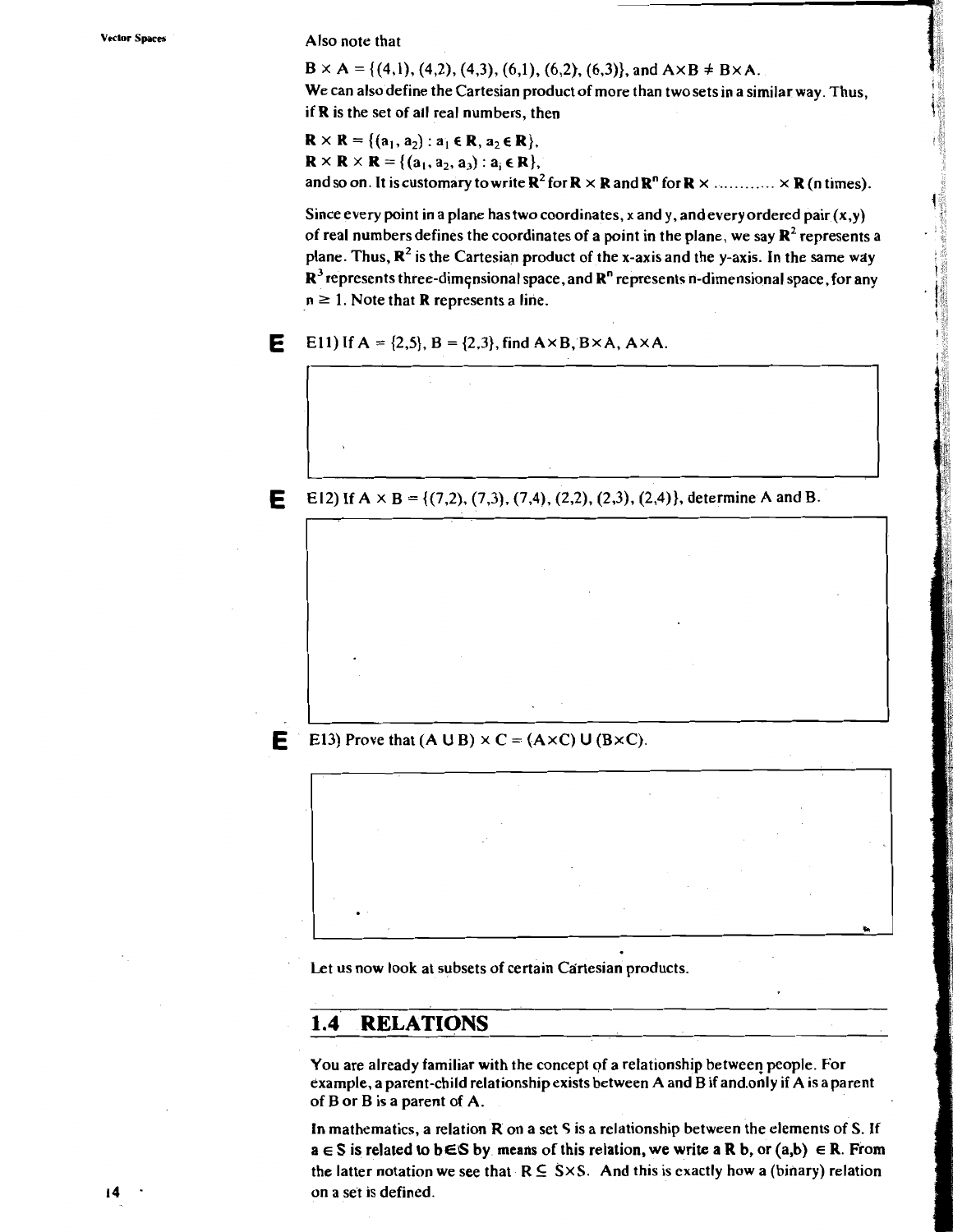**Definition:** A relation  $R$  on a set S is a subset of  $S \times S$ .

For example, if N is the set of natural numbers and R is the relation 'is a multiple of', then 15R5, but not 5R15. That is, (15,5)  $\in$  R but (5,15)  $\notin$  R. Here R  $\subseteq$  N  $\times$  N.

Again, if  $Q$  is the set of all rational numbers and  $R$  is the relation 'is greater than', then 3R2 (because  $3 > 2$ ). In fact, for any number  $n > 1$ ,  $nR(n-1)$ .

E14) Let N be the set of all natural numbers and R the relation is a divisor of on the set N. State whether the following are true or false.

a)  $2R3$ b) n R n,  $\forall$  n  $\in$  N c) n R m and m R n  $\Rightarrow$  m = n

- アンダー教授

E

We now look at some particular kinds of relations. **Definition:** A relation R defined on a set S is said to be

i) reflexive if we have a R  $a \star a \in S$ .

ii) symmetric if a R  $b \implies b R a \forall a, b \in S$ .

iii) transitive if a R b and b R c  $\Rightarrow$  a R c  $\forall$  a, b, c  $\in$  S.

To get used to these concepts, consider the following examples.

Example 5: Let N be the set of all natural numbers. We define the relation R on N as follows:

a R b if and only if  $a > b$ . Determine whether R is reflexive, symmetric and transitive.

**Solution:** Since  $a > a$  is not true, so a R a is not true. Hence, R is not reflexive. If a  $>$  b then certainly b  $>$  a is not true. That is, a R b does not imply b R a. Hence, R is not symmetric.

Since  $a > b$  and  $b > c$  implies  $a > c$ , we find that  $a \times b$ ,  $b \times c$  implies  $a \times c$ . Thus. R is transitive.

E15) The relation  $R \subseteq N \times N$  is defined by  $(a,b) \in R$  iff 5 divides  $(a-b)$ . Is R reflexive, symmetric or transitive?

The relationship in E 15 is reflexive, symmetric and transitive. Such a relation is called an equivalence relation.

A very important property of an equivalence relation on a set S is that it divides S into a number of mutually disjoint subsets, that is, it partitions S. Let us see how this happens.

Let R be an equivalence relation on the set S. Let  $a \in S$ . Then the set  $S_a = \{b \mid b \in S, aRb\}$  is called the equivalence class of a in S. It is just the set of elements in S which are related to a. For instance, for R given in E15, what is the equivalence class of 1?

This is

 $N_1 = \{n \mid 1Rn, n \in N\}$  $= \{n \mid n \in \mathbb{N} \text{ and } 5 \text{ divides } 1-n \}$  $= \{n \mid n \in \mathbb{N} \text{ and } 5 \text{ divides } n-1\}$  $= \{1,6,11,16,21,...\}$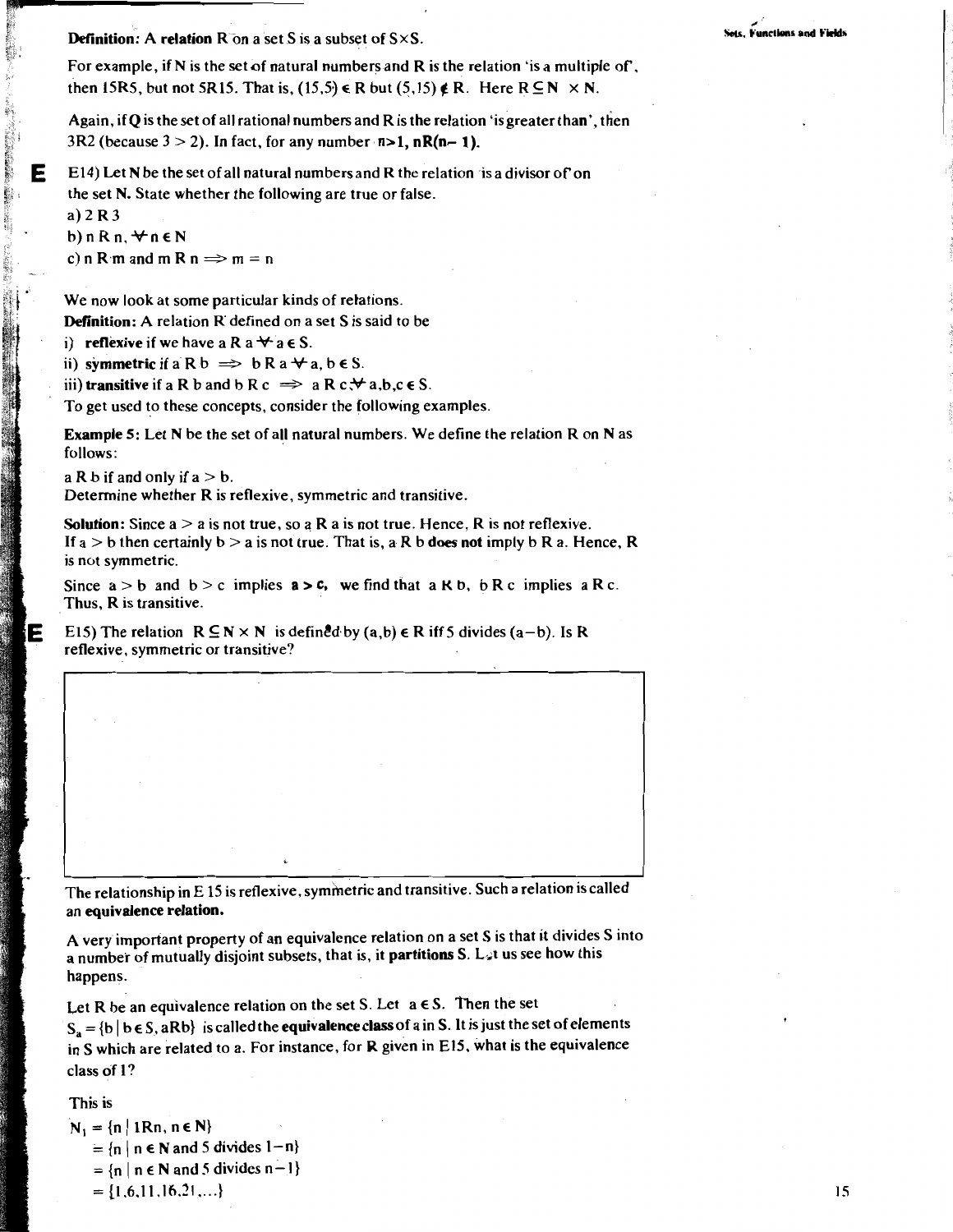Similarly,

 $N_2 = {n | n \in N \text{ and } 5 \text{ divides } n-2}$  $= \{2, 7, 12, 17, 22, \ldots \}$  $N_3 = \{3,8,13,18,23,...\}$  $N_4 = \{4,9,14,19,24,\ldots\}$  $N_5 = \{5, 10, 15, 20, 25, \dots\}$  $N_6 = \{1, 6, 11, 16, 21, \ldots\}$  $N_2 = \{2, 7, 12, 17, 22, \ldots\}$ , etc.

Note that

i)  $N = N_1 U N_2 U N_3 U N_4 U N_5$ , and the sets on the right hand side are mutually disjoint.

ii) N<sub>1</sub> and N<sub>6</sub> are not disjoint. In fact, N<sub>1</sub> = N<sub>6</sub>. Similarly N<sub>2</sub> = N<sub>7</sub>, and so on.

These observations will be proved in general in the following theorem.

**Theorem 2:** Let R be an equivalence relation on a set S. For  $a \in S$ , let S<sub>a</sub> denote the equivalence class of a. Then,

a)  $S = \mathcal{L} S$ 

b) If a,  $b \in S$  then  $S_n \cap S_h = \phi$  or  $S_n = S_h$ 

**Proof:** a) Since  $S_n \subseteq S \forall a \in S$ ,  $\bigcup_{k} S_n \subseteq S$  (see E 4).

Conversely, let  $x \in S$ . Then,  $x \in S_x$  (as x R x is true.) And  $S_x$  is one of the sets in the collection  $\{S_a \mid a \in S\}$ , whose union is  $\bigcup_s S_a$ .

Hence,  $x \in \bigcup_{\alpha} S_{\alpha}$ . So  $S \subseteq \bigcup_{\alpha} S_{\alpha}$ 

Thus,  $S \subseteq \bigcup_{n=1}^{\infty} S_n$  and  $\bigcup_{n=1}^{\infty} S_n \subseteq S$ , proving (a).

b) Suppose  $S_a \cap S_b \neq \phi$ . Let  $x \in S_a \cap S_b$ .

Then,  $x \in S_a$  and  $x \in S_b$ .

E.

- $\Rightarrow$  aRx and bRx
- $\Rightarrow$  aRx and xRb (since R is symmetric)
- $\Rightarrow$  aRb (since R is transitive)

Using this we shall prove that  $S_a = S_b$ . For this, take  $y \in S_a$ . Then aRy, which is the same as  $yRa$ . We have also shown that aRb. This gives us  $yRb$ , since R is transitive That is, bRy, which means that  $y \in S_b$ . Thus,  $S_a \subseteq S_b$ . Similarly, it can be proved that  $S_b \subseteq S_a$ . Thus,  $S_a = S_b$ , and (b) is proved.

Note that, in the above theorem, because of (b), distinct sets on the right hand side of (a) are all disjoint from one another. Therefore, (a) expresses S as a union of mutually disjoint subsets of S; that is we have a partition of S into equivalence classes.

E16) Show that 'aRb if and only if  $a = b'$  is an equivalence relation on Z. What is  $Z_1$ ?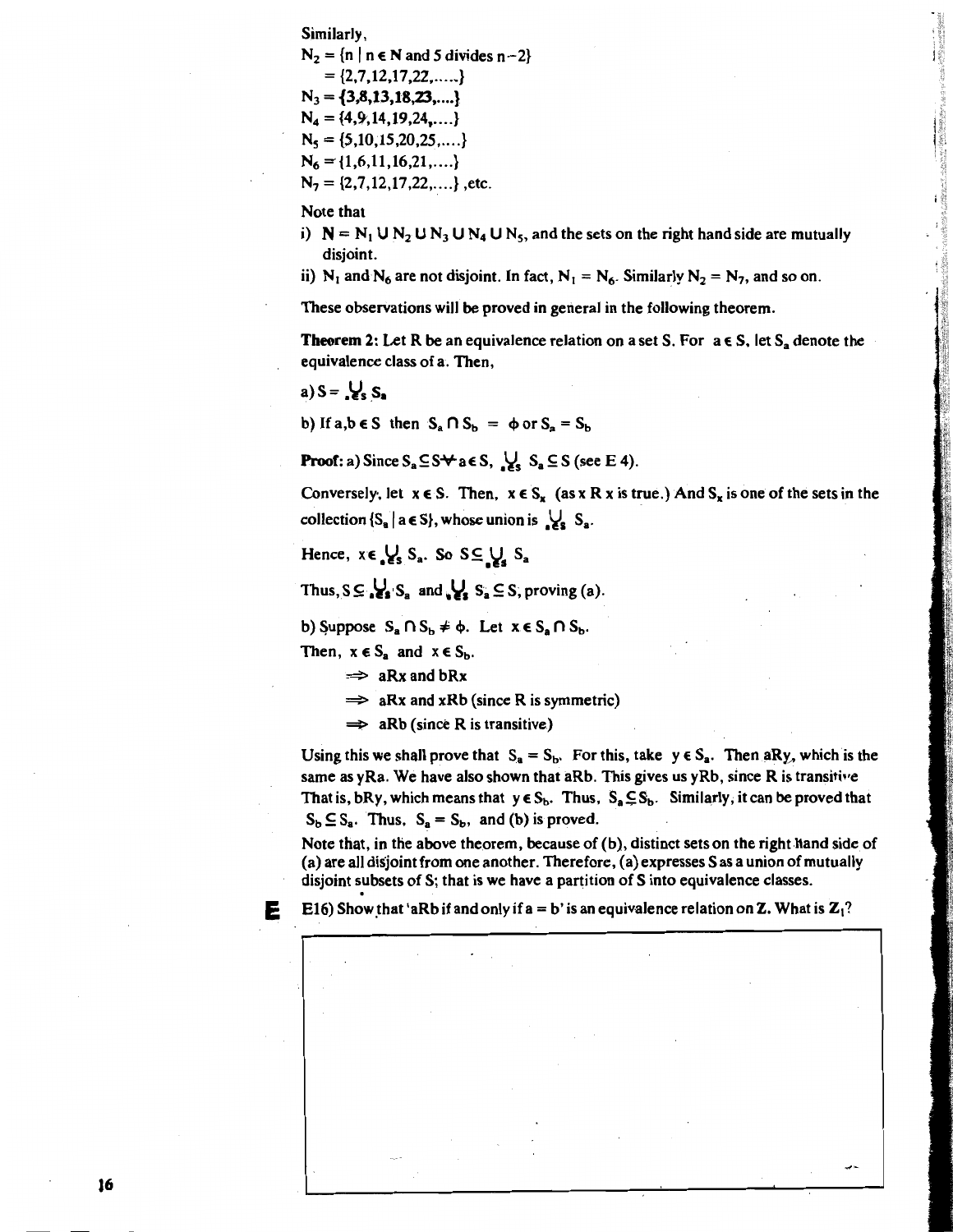Prove that R is an equivalence relation on S. For  $b \in B$ , what is  $S_b$ ?

In the next section we discuss a familiar concept that also leads to some relations.

#### $1.5$ **FUNCTIONS**

Recall that a function f from a set  $\vec{A}$  to a set  $\vec{B}$  is a rule which associates with every element of A exactly one element of B. This is written as  $f: A \rightarrow B$ . If f associates with  $a \in A$ , the element b of B, we write  $f(a) = b$ . A is called the **domain** of f and the set  $\{f(a) \mid a \in A\}$  is called the **range** of f. The range of f is a subset of B. B is called the co-domain of f.

Note that

i) For each element of A, we associate some element of B.

ii) For each element of A, we associate only one element of B.

iii) Two or more elements of A could be associated with the same element of B.

For example, let  $A = \{1,2,3\}$ ,  $B = \{1,2,3,4,5,6,7,8,9,10\}$ . Define  $f : A \rightarrow B$  by  $f(1) = 1$ ,  $f(2) = 4$ ,  $f(3) = 9$ . Then f is a function. In this case we can also write  $f(x) = x^2$ for each  $x \in A$ . The domain of f is A and the range is  $\{1,4,9\}$ .

We could also have written the definition of f as  $f: A \rightarrow B$ :  $f(x) = x^2$ . We will often use this notation for defining any function.

If we define  $g : A \rightarrow B$  by  $g(1) = 1$ ,  $g(2) = 1$ ,  $g(3) = 4$ , then g is also a function. The domain of g remains the same, namely, A. The range of g is  $\{1,4\}$ .

A function  $f: A \rightarrow B$  is said to be one-one (or injective) if different elements of A are associated with different elements of B, i.e., if  $a_1$ ,  $a_2 \in A$  and  $a_1 \neq a_2$ , then  $f(a_1) \neq f(a_2)$ . In the foregoing examples, the function f is one-one. The function g is not one-one because 1 and 2 are distinct elements of A, but  $g(1) = g(2)$ .

Now consider another example of sets and functions.

Let A = {1,2,3}, B = {p,q,r}. Let f: A  $\rightarrow$  B be defined by f(1) = q, f(2) = r, f(3) = p. Then f is a function. Here the range of  $f = B = co$ -domain of f. This is an example of an onto function, as you shall see.

**Definition:** A function  $f: A \rightarrow B$  is said to be **onto** (or **surjective**) if the range of f is B, i.e., if, for each  $b \in B$ , there is an  $a \in A$  such that  $f(a) = b$ .

If a function is both one-one and onto it is called bijective. The example of an onto function given above is also 1-1, and hence, bijective.

'f is one-one' can also be written as  $'t$  is  $1-1'$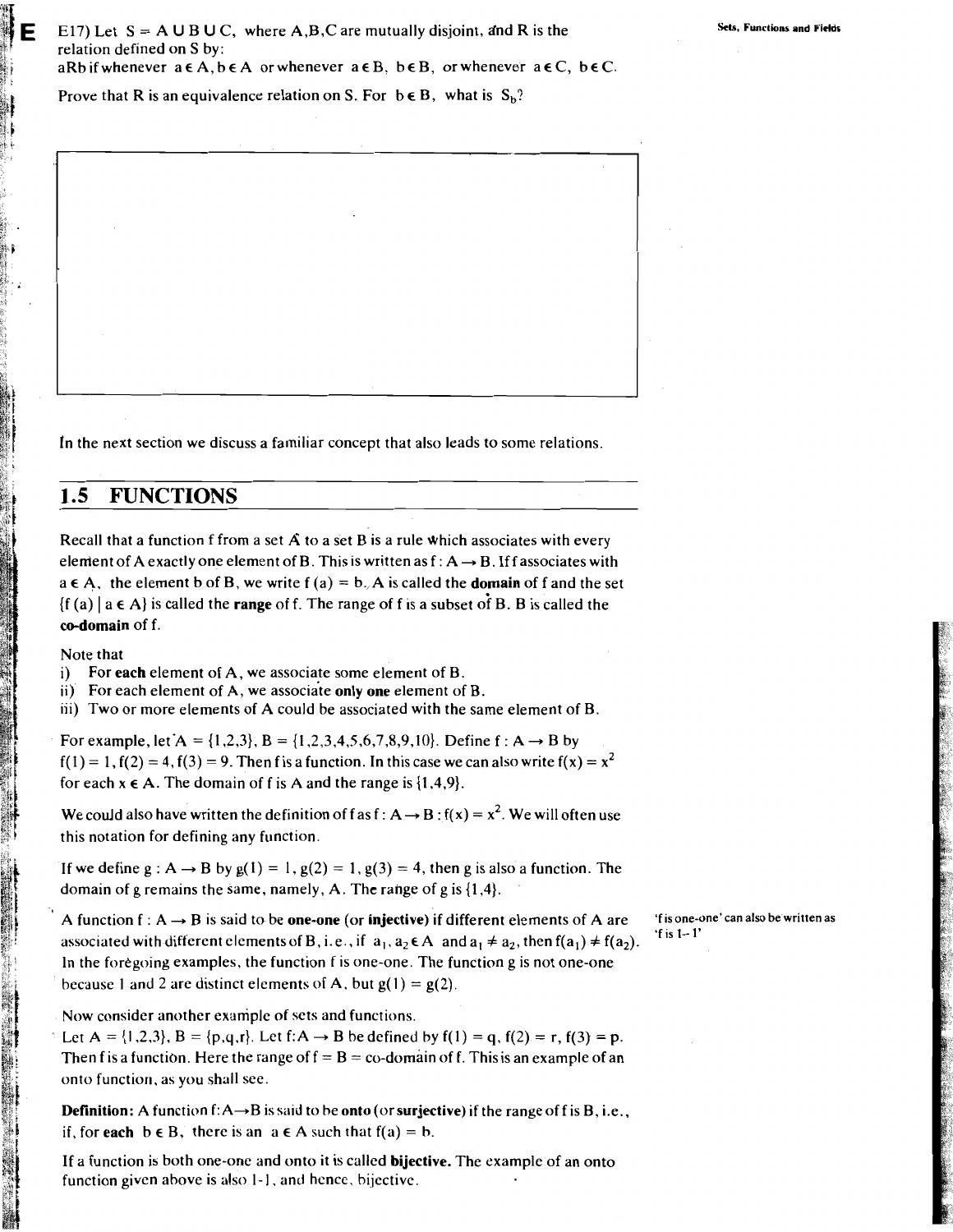E19) Let f: $\mathbb{Z} \rightarrow \mathbb{Z}$  be defined by f(n) = n+5. Prove that f is both one-one and onto.

E20) Let A = {1, -1,2,3}. If f: A  $\rightarrow$  R is defined by f(x) =  $x^2$  -5x +6, find the range of f.

Two functions that you will often come across are

i) the identity function  $I_A: A \to A: I_A(a) = a \star a \in A$ ,

ii) the constant function  $f: A \rightarrow B$ :  $f(a) = c \forall a \in A$ , where c is a fixed element of B.



E

E

Е

E21) a) Can you show that the identity function is bijective? b) What must X be like for the constant function  $f: X \rightarrow \{c\}$  to be injective?

Now let us see what we mean by the composition of two or more functions.

### 1.5.1 Composition of Functions

If f: A  $\rightarrow$  B and g: C  $\rightarrow$  D are functions and if the range of f is a subset of C, there is a natural way of combining g and f to yield a new function h: A  $\rightarrow$  D. For each  $x \in A_{\hat{x}}$ h(x) is defined by the formula  $h(x) = g(f(x))$ . (Note that  $f(x)$  is in the range of f, so that  $f(x) \in C$ . Therefore,  $g(f(x))$  is defined and is an element of D.) This function h is called the composition of  $g$  and  $f$  and is written as  $g$ of. The domain of  $g \circ f$  is  $A$  and its codomain is D.

**Example 6:** Let f:  $\mathbb{R} \to \mathbb{R}$  and  $g: \mathbb{R} \to \mathbb{R}$  be defined by  $f(x) = x^2$  and  $g(x) = x + 1$ . What is gof? What is fog?

18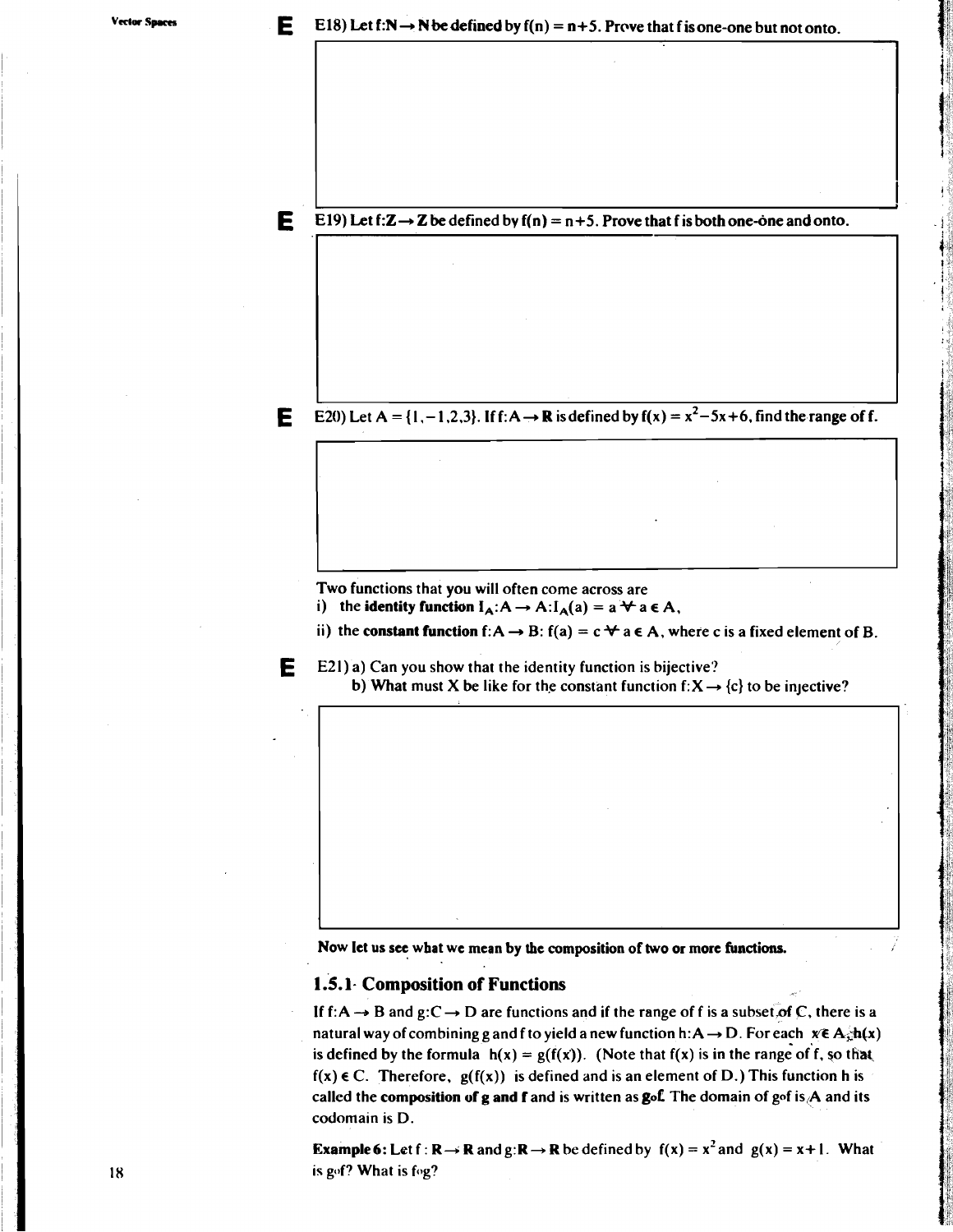**Solution:** We observe that the range of  $f$  is a subset of  $\mathbb{R}$ , the domain of  $g$ . Therefore, gof is defined. By definition,  $\forall x \in \mathbb{R}$ ,

 $g \circ f(x) = g(f(x)) = f(x) + 1 = x^2 + 1.$ Now, let us find fog. Again, it is easy to see that fog is defined.  $\forall x \in \mathbb{R}, \log(x) = f(g(x)) = (g(x))^2 = (x+1)^2.$ Thus, gof  $\neq$  fog.

**Example 7:** Let A = {1,2,3}, B = {p,q,r} and C = {x,y}. Let f: A  $\rightarrow$  B be defined by  $f(1) = p$ ,  $f(2) = p$ ,  $f(3) = r$ . Let  $g:B \rightarrow C$  be defined by  $g(p) = x$ ,  $g(q) = y$ ,  $g(r) = y$ . Determine if fog and gof can be defined.

**Solution:** For fog to be defined, it is necessary that the range of g should be a subset of the domain of f. In this case, the range of g is C and the domain of f is A. As C is not a subset of A, fog cannot be defined.

Since the range of f, which is  $\{p,r\}$ , is a subset of B, the domain of g, we see that gof is defined.

Also gof:  $A \rightarrow C$  is such that

 $g \circ f(1) = g(f(1)) = g(p) = x$  $g \circ f(2) = g(f(2)) = g(p) = x$  $g \circ f(3) = g(f(3)) = g(r) = y$ 

F

In this example note that g is surjective, and so is gof.

E22) In each of the following questions, both f and g are functions from  $\bf{R}$  to  $\bf{R}$ . Define fog and gof, wherever meaningful.

a)  $f(x) = 5x, g(x) = x + 5$ b)  $f(x) = 5x$ ,  $g(x) = x/5$ c)  $f(x) = x^3$ ,  $g(x) = \sin x + 3$ d)  $f(x) = |x|, g(x) = x^2$ .

**Remark:** Functions can lead to relations. How can this happen? Given a function f:A o B, can you define a relation? What about  $R \subseteq A \times B$ , where  $(a,b) \in R$ iff  $b = f(a)$ ? This is a relation that arises from f.

We now come to a theorem which shows us that the identity function behaves like the number  $1 \in \mathbb{R}$  does for multiplication. That is, if we take the composition of any function f with the suitable identity function, we get the same function f.

**Sets. Functions and Fields** 

19

 $f: A \rightarrow B$  and  $g: C \rightarrow D$  are equal if  $A = C$  and  $f(a) = g(a) \forall a \in A$ .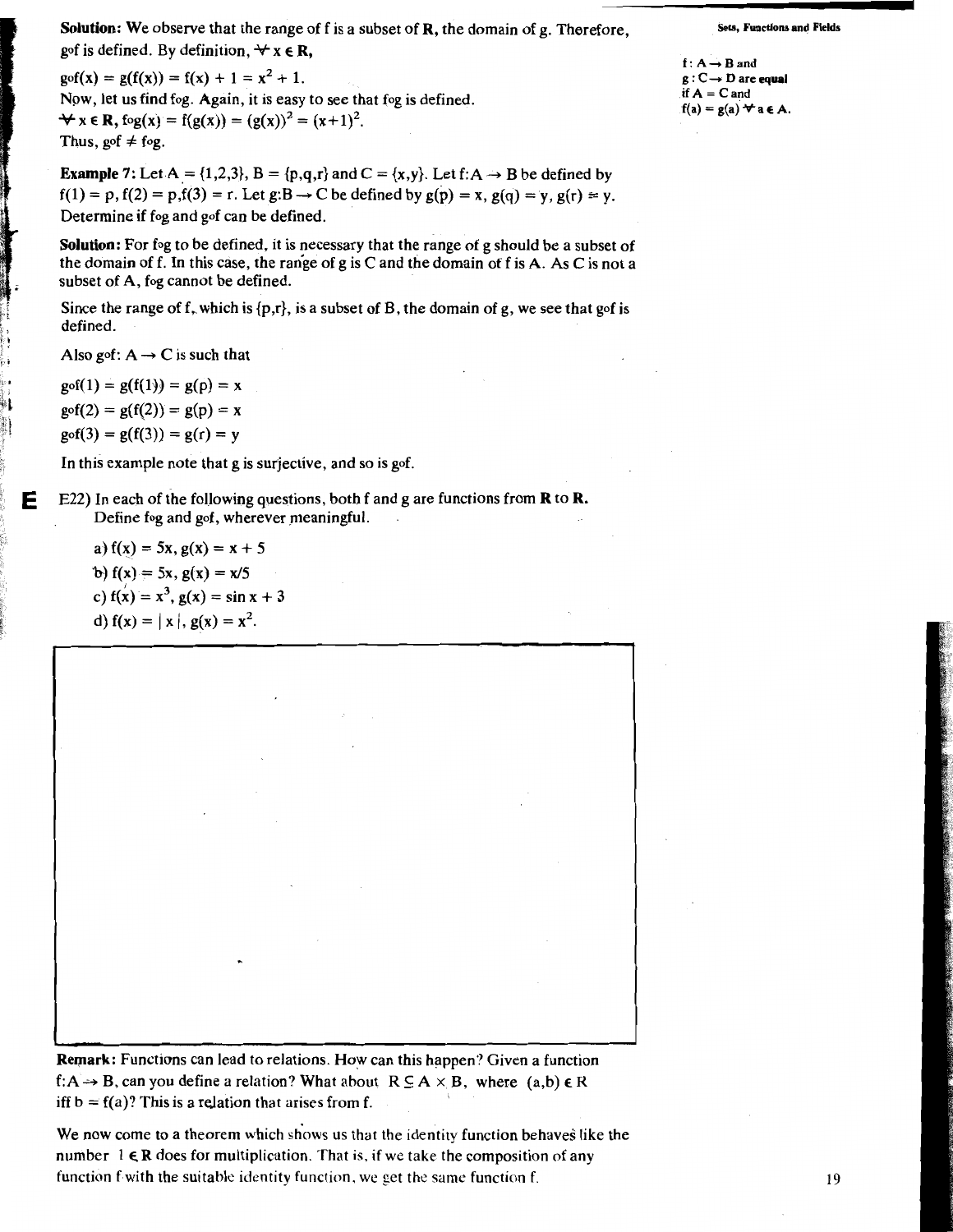**Theorem 3:** For every function f:A  $\rightarrow$  A, we have fol<sub>A</sub> = f and  $I_A$  of = f.

**Proof:** Since both f and  $I_A$  are defined from A to A, both the compositions fol<sub>A</sub> and  $I_A$  of are defined. Moreover,  $\forall x \in A$ ,

 $f \circ I_A(x) = f(I_A(x)) = f(x)$ , so  $f \circ I_A = f$ .

Also,  $\forall x \in A$ ,

 $I_A$  of  $(x) = I_A(f(x)) = f(x)$ , so  $I_A$  of  $= f$ .

On the lines of this theorem you can try the next exercise.

Е E23) If B is any set and  $g:B \to A$ , prove that  $I_A \circ g = g$  and  $g \circ I_B = g$ .

In the case of real numbers, you know that given any real number  $x \neq 0$ ,  $\exists y \neq 0$  such that  $xy = 1$ . y is called the inverse of x. Similarly, we define an inverse function for a given function.

**Definition:** Let f: A  $\rightarrow$  B be a given function. If there exists a function  $g:B \rightarrow A$  such that fog =  $I_B$  and gof =  $I_A$ , then we say that g is the **inverse** of f, and we write  $g = f^{-1}$ . For example, consider f:  $\mathbb{R} \to \mathbb{R}$  defined by  $f(x) = x + 3$ . If we define  $g: \mathbb{R} \to \mathbb{R}$  by  $g(x) =$ x-3, then  $f \circ g(x) = f(g(x)) = g(x) + 3 = (x-3) + 3 = x \forall x \in \mathbb{R}$ . Hence,  $f \circ g = I_{\mathbb{R}}$ . Similarly,  $g_0 f = I_R$  (verify). So  $g = f^{-1}$ 

Note that, in the above example, f adds 3 to x and g does the opposite—it subtracts 3 form x. Thus, the key to finding the inverse of a given function is: try to retrieve  $x$  from  $(x)$ .

For example let f:  $\mathbf{R} \to \mathbf{R}$  be defined by  $f(x) = 3x + 5$ . How can we retrieve x from  $3x + 5$ ? The answer is "first subtract 5 and then divide by 3". So we try  $g(x) = \frac{x-5}{2}$ . And we find

$$
g \circ f(x) = g(f(x)) = \frac{f(x) - 5}{3} = \frac{(3x + 5) - 5}{3} = x
$$
  
Also,  $f \circ g(x) = 3(g(x)) + 5 = 3\frac{(x - 5)}{3} + 5 = x \forall x \in \mathbb{R}$ 

E24) What is the inverse of f:  $\mathbf{R} \to \mathbf{R}$ : f(x) =  $\frac{\mathbf{X}}{2}$ ?

Е

Do all functions have an inverse? No, as the following example shows.

**Example 8:** Let f:  $\mathbf{R} \to \mathbf{R}$  be given by  $f(x) = 1 \forall x \in \mathbf{R}$ . What is the inverse of f?

**Solution:** If f has an inverse  $g: \mathbb{R} \to \mathbb{R}$  we have  $f \circ g = I_{\mathbb{R}}$ , i.e.,  $\forall x \in \mathbb{R}$ ,  $f \circ g(x) = x$ . Now take x = 5. We should have  $f \circ g(5) = 5$ , i.e.,  $f(g(5)) = 5$ . But  $f(g(5)) = 1$ , since  $f(x) =$  $1 + x$ . We reach a contradiction. Therefore, f has no inverse.

In view of this example, we naturally ask for necessary and sufficient conditions for f to have an inverse. The answer is given by the following theorem.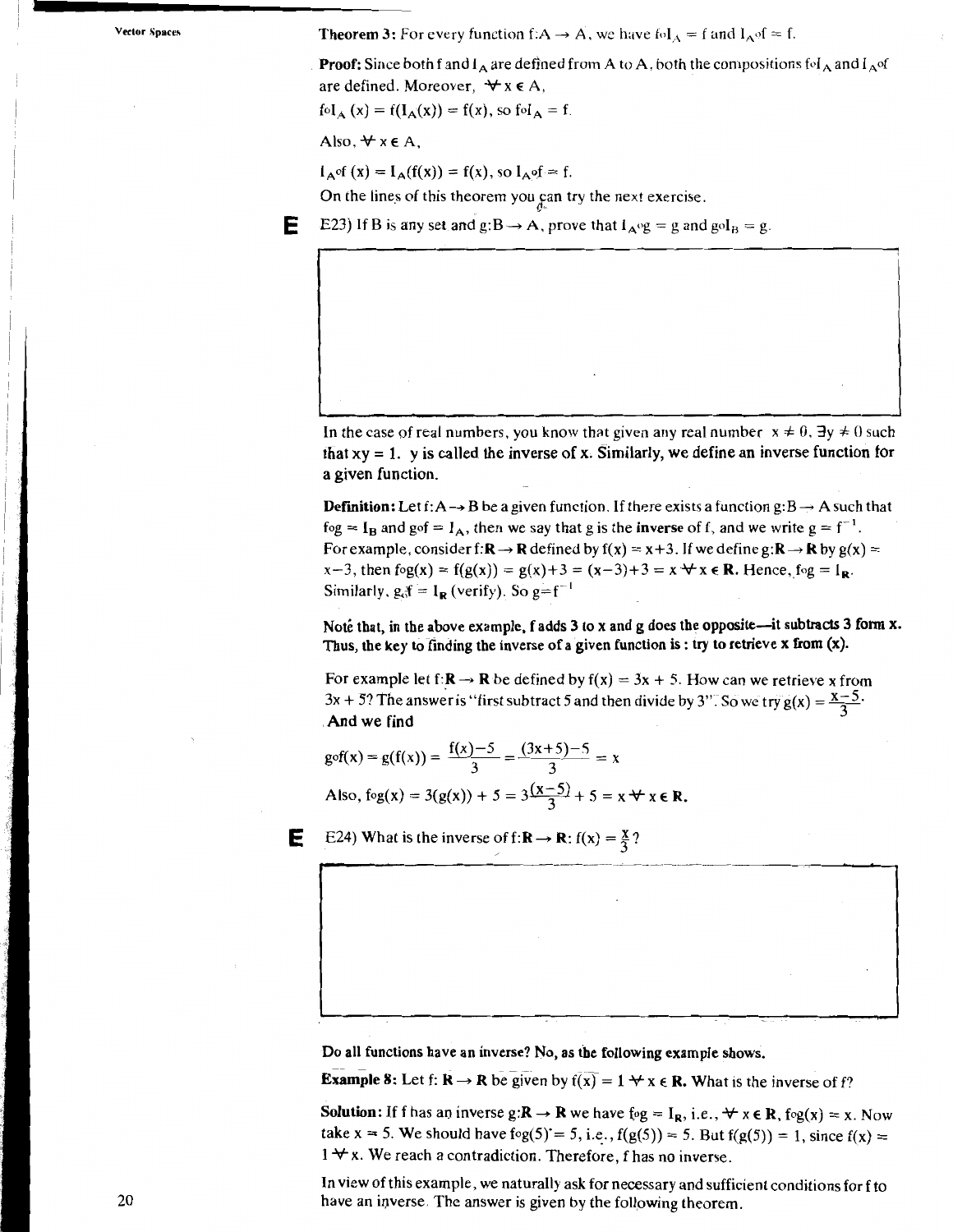**Theorem 4:** A function  $f: A \rightarrow B$  has an inverse if and only if f is bijective.

. Functions and Fick

**Proof:** First suppose f is bijective. We shall define a function  $g:B \rightarrow A$  and then prove that  $g = f^{-1}$ .

Let  $b \in B$ . Since f is onto, there is some  $a \in A$  such that  $f(a) = b$ , and, as f is one-one, there is only one such  $a \in A$ . We take this unique element a of A as  $g(b)$ . That is, given  $b \in B$ , we define  $g(b) = a$ , where  $f(a) = b$ .

Note that, since f is onto,  $B = \{f(a) | a \in A\}$ . Then, we are simply defining  $g:B \rightarrow A$  by  $g(f(a)) = a$ . This automatically ensures that  $gof = I_A$ .

Now, for this g, we prove that  $g = f^{-1}$ . Let  $a \in A$ . Then  $g_0f(a) = g(f(a)) = a$ , by the definition of g, so that gof =  $I_A$ .

Next, let  $b \in B$ . Then, if  $g(b) = a$ , we must have  $f(a) = b$  (by the definition of g), so  $f \circ g(b) = f(g(b)) = f(a) = b$ .

```
Hence, f \circ g = I_B.
This proves that g = f^{-1}.
```
ŗ

Е

Conversely, suppose f has an inverse and let  $g = f^{-1}$  We must prove that f is one-one and onto.

Suppose  $f(a_1) = f(a_2)$  then  $g(f(a_1)) = g(f(a_2))$ .  $\Rightarrow$  gof (a<sub>1</sub>) = gof (a<sub>2</sub>)  $\Rightarrow$  a<sub>1</sub> = a<sub>2</sub>, because gof = I<sub>A</sub>. So f is one-one.

Finally, given b  $\in$  B, we have fog =  $I_B$ , so that fog(b) =  $I_B(b) = b$ , i.e., f(g(b)) = b. So, given  $b \in B$ , there is  $g(b) \in A$  such that  $f(g(b)) = b$ . That is, f is onto.

Hence the theorem is proved.

E25) Consider the following functions from R to R. For each determine whether it has an inverse and, when the inverse exists, find it.

a)  $f(x) = x^2$ b)  $f(x) = 0$ c)  $f(x) = 11x + 7$ 

We now come to a particular kind of function, namely, a binary operation.

#### 1.5,2 Binary Operation

You are familiar with the operations of addition and multiplication on the set of real numbers. Addition is a function which associates with  $(a,b) \in \mathbb{R}^2$  the element  $a + b$  of **R.** So, it is a function from  $\mathbb{R} \times \mathbb{R}$  to R. Can you see that multiplication is also a function from  $\mathbb{R} \times \mathbb{R}$  to  $\mathbb{R}$ ? These functions can be performed on any two elements of  $\mathbb{R}$ . They are examples of binary operations, which we now define.

**Definition:** A binary operation on a non-empty set S is a function from  $S \times S$  to S.

Thus, a binary operation on S associates a unique element in S to each pair of elements in S. The word 'binary' means involving pairs. It is customary to denote a binary operation by a symbol such as  $+$ , ., 0,  $*$ , etc.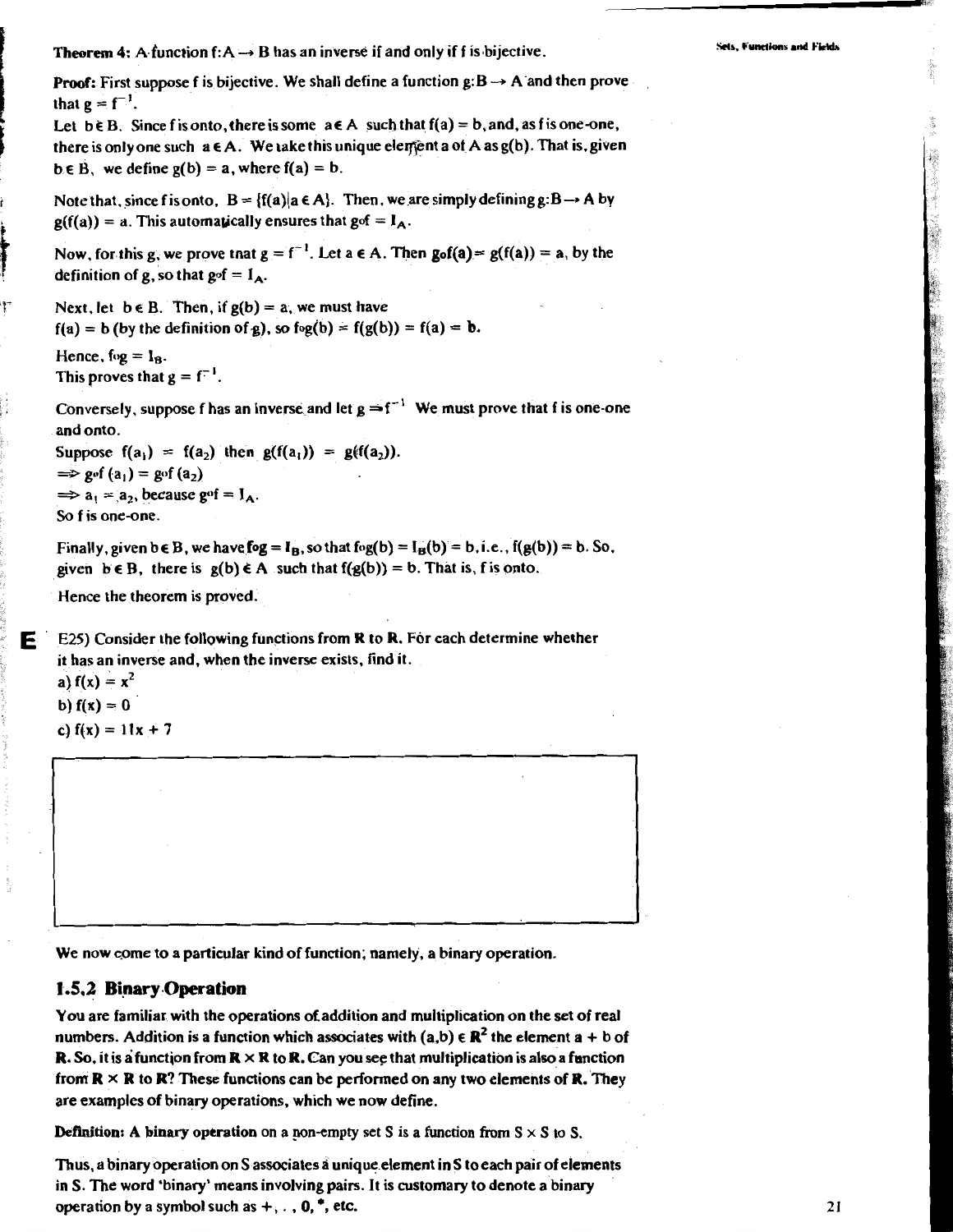. As mentioned earlier,  $+$  and  $\times$  are binary operations on **R**. Another example is  $\ast: \mathbb{R} \times \mathbb{R} \rightarrow \mathbb{R}$ : a  $\ast$  b =  $\frac{a + b}{2}$ 

Some binary operations can have special properties which we now define.

**Definition:** A binary operation  $*$  on a set S is said to be

a) closed  $Q_1$  a subset T of S if  $t_1 \neq t_2 \in T \rightarrow t_1, t_2 \in T$ .

b) commutative if  $a * b = b * a \star a$ ,  $b \in S$ .

c) associative if  $(a * b) * c = a * (b * c) * a.b.c \in S$ .

For example, the operations of addition and multiplication on R are commutative as well as associative. But, subtraction is neither commutative nor associative on R. Why? Is  $a-b = b+a$ , or  $(a-b)-c = a-(b-c) + a,b,c \in \mathbb{R}$ ? No. For example,  $1-2 \ne 2-1$ and  $(1-2)-3 \ne 1-(2-3)$ . Also subtraction is not closed on  $N \subseteq \mathbb{R}$ , because  $1 \in \mathbb{N}$ ,  $2 \in \mathbb{N}$ but  $1-2 \notin N$ ,

Note that a binary operation on S is always closed on S, but may not be closed on a sybset of S

In calculations you must have often used the fact that  $a(b+c) = ab + ac$  and  $(b+c)a$  $=$  ba + ca  $\rightarrow$  a,b,c  $\in$  R. We say that multiplication distributes over addition in R. In general, we have the following definition.

**Definition:** If o and  $*$  are two binary operations on a set  $S$ , we say that  $*$  is distributive over o if  $\forall$  a,b,c  $\in$  S, we have

 $a*(boc) = (a*b)o(a*c)$ , and  $(boc)*a = (b*a)o(c*a)$ .

**Example 9:** Let  $a * b = \frac{a+b}{2}$   $\rightarrow a,b \in \mathbb{R}$ . Prove that the operation of multiplication in R distributes over  $\ast$ 

**Solution:** We have to see whether  $a(b*c) = ab$  a ac and  $(b*c)$  a=ba  $\neq ca$ .

Now 
$$
a(b*c) = a\frac{(b+c)}{2} = \frac{ab+ac}{2} = ab*ac
$$
.

Also 
$$
(b*c)a = \frac{(b+c)}{2}a = \frac{ba+ca}{2} = ba * ca.
$$

Hence, multiplication is distributive over  $\ast$ .

Now, go back to E10. What does it say? It says that the intersection of sets distributes over the union of sets and the union of sets distributes over the intersection of sets.

Let us now look deeper at some binary operations. You know that, for any  $a \in \mathbb{R}$ ,  $a + 0 = a$  and  $0 + a = a$  and  $a + (-a) = (-a) + a = 0$ . We say that 0 is the identity element for addition and  $(-a)$  is the negative, or additive inverse, of a. In general, we have the following definition.

Definition: Let  $*$  be a binary operation on a set S. If there is an element  $e \in S$  such that  $\forall$  a  $\in$  S, a  $\star$  e = a and e  $\star$  a = a, then e is called an identity element for  $\star$ .

For  $a \in S$ , we say that  $b \in S$  is an inverse of a, if  $a * b = e$  and  $b * a = e$ . In this case, we usually write  $b \ge a^{-1}$ 

In the following theorem we will prove the uniqueness of the identity element for  $\ast$ , and the uniqueness of the inverse of an element with respect to  $\ast$ , if it exists.

**Theorem 5:** Let  $*$  be a binary operation on a set S. Then

a) if  $\neq$  has an identity element, it must be unique.

b) if  $\neq$  is associative and  $s \in S$  has an inverse with respect to  $\neq$ , it must be unique.

**Proof:** a) Suppose e and e are both identity elements for  $\ast$ .

Then  $e = e * e'$ , since e' is an identity element

 $= e'$ , since e is an identity element.

That is,  $e = e'$ . Hence, the identity element is unique.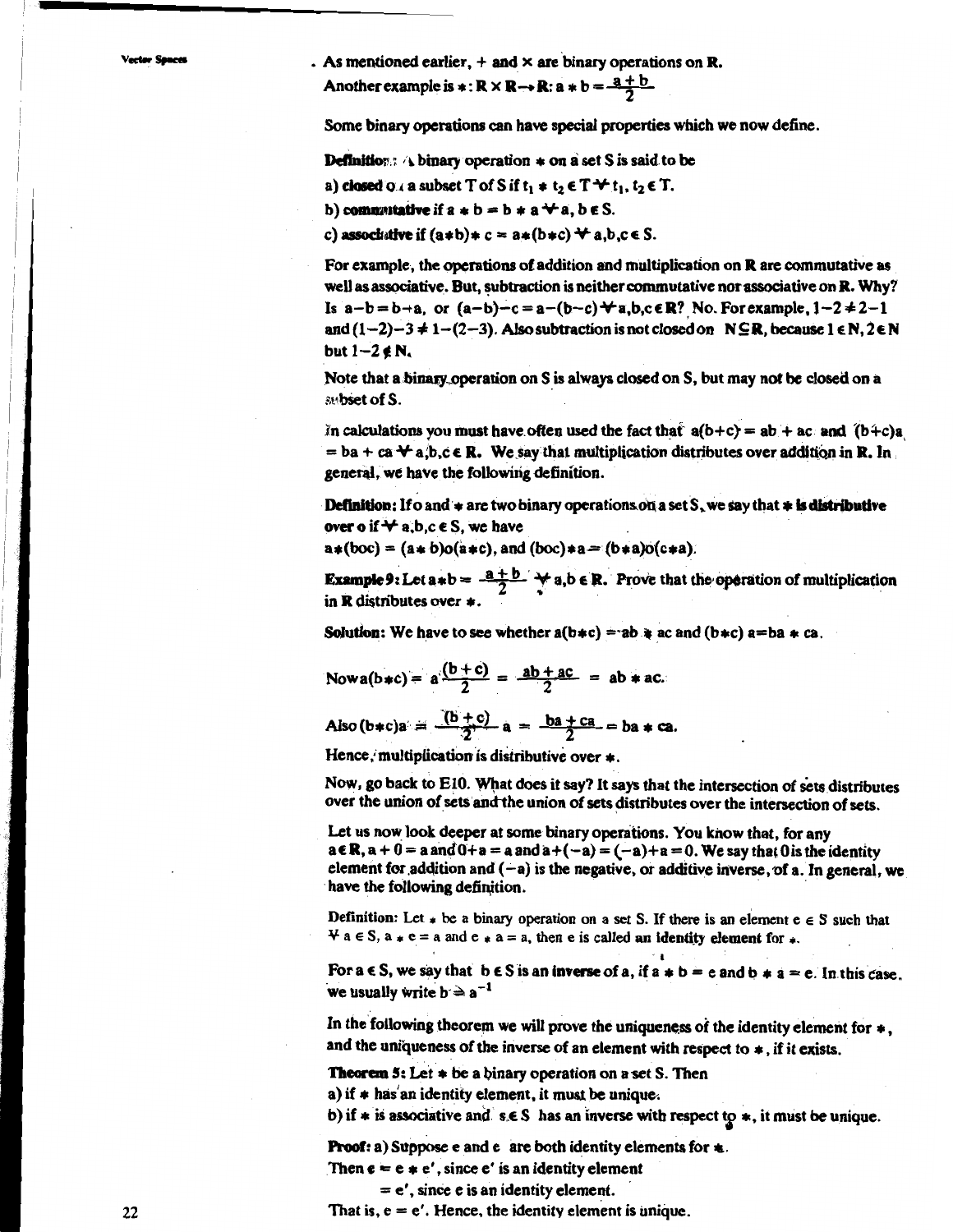b) Suppose there exist  $a, b \in S$  such that  $s * a = e = a * s$  and  $s * b = e = b * s$ , e being the identity element for  $*$ . Then  $a = a * c = a * (s * b)$  $= (a * s) * b$ , since  $*$  is associative  $= e * b = b$ 

That is,  $a = b$ . Hence, the inverse of s is unique.

This theorem allows us to use the identity element and the inverse, henceforth.

**Example 10:** If the binary operation  $\bigoplus$ :  $\mathbb{R} \times \mathbb{R} \to \mathbb{R}$  is defined by  $a \bigoplus b = a+b-1$ , prove that  $\oplus$  has an identity. If  $x \in \mathbb{R}$ , determine the inverse of x with respect to  $\oplus$ . if it exists.

**Solution:** We are looking for some  $e \in \mathbb{R}$  such that  $a \oplus e = a = e \oplus a \nleftrightarrow a \in \mathbb{R}$ . Now,  $a \oplus e = a + e - 1$ . So we want  $e \in \mathbb{R}$  such that  $a + e - 1 = a + a \in \mathbb{R}$ . Obviously,  $e = 1$  will satisfy this. Also,  $1 \oplus a = a \star a \in \mathbb{R}$ . Hence, 1 is the identity element of  $(A)$ .

For  $x \in \mathbb{R}$ , if b is the inverse of x, we should have  $b \oplus x = 1$ , i.e.,  $b + x - 1 = 1$ , so  $b = 2-x$ . Indeed,  $(2-x) \oplus x = (2-x) + x - 1 = 1$ , and  $x \oplus (2-x) = x+2-x-1=1$ . So  $x^{-1} = 2-x$ .

E26) For the following binary operations defined on  $R$ , determine whether they are commutative, associative or have identity elements. a)  $x \oplus y = x + y - 5$ .

b)  $x * y = 2(x + y)$ 

c)  $x \triangle y = \frac{x-y}{2}$ 

Now that you are familiar with sets and binary operations we will study sets with particular types of operations. This course is built on such sets.

#### 1.6 **FIELDS**

You must be familiar with the sets Q, of all rational numbers R, of all real numbers C, of all complex numbers.

In this section you will discover that these sets are examples of fields. Q and R were known to Euclid, way back in 300 B.C. The complex number field, C, is relatively new. It was developed in the 18th century.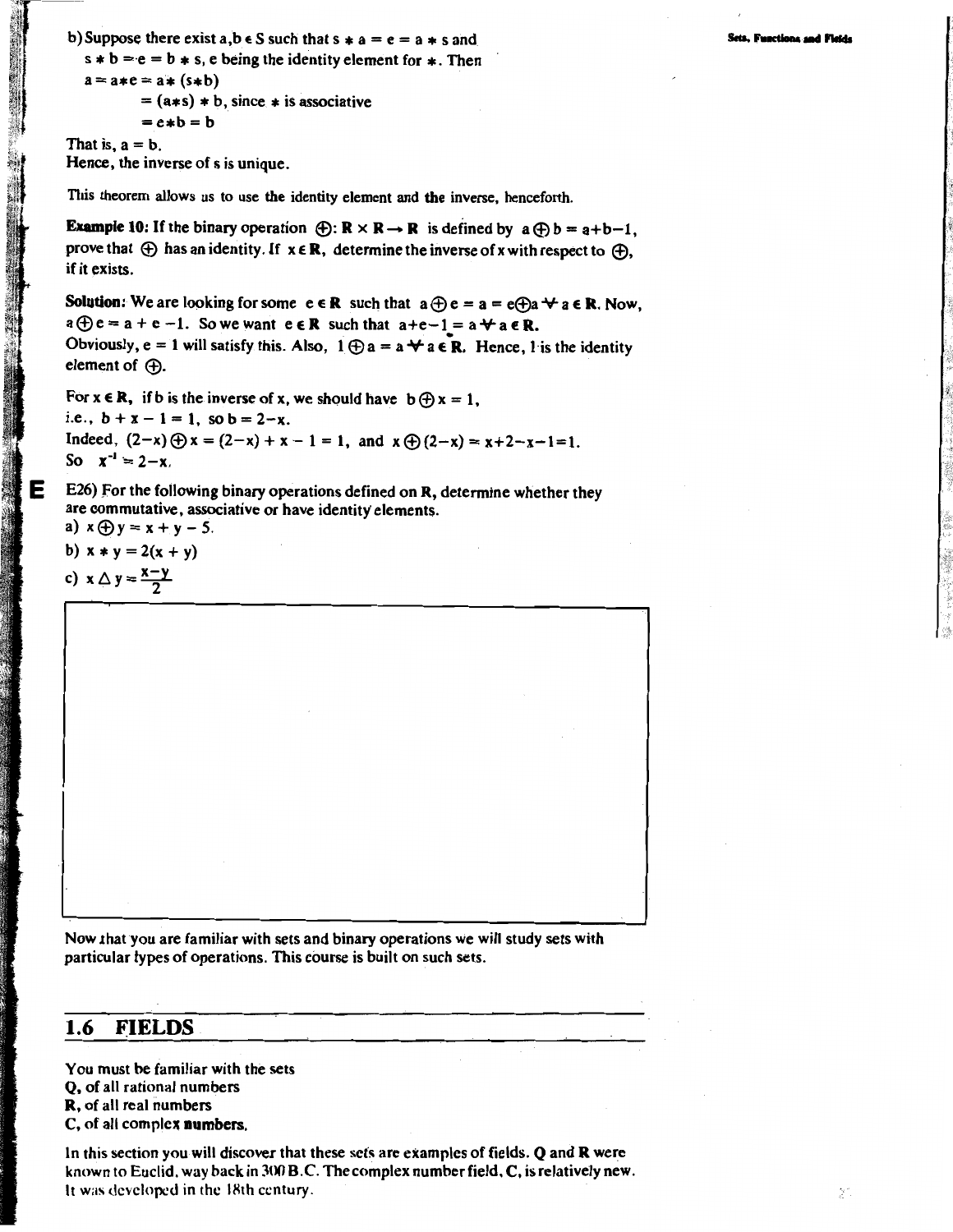All fields need not be infinite sets. You will also come across fields with only a finite number of elements. These finite fields were studied by Gauss in his book Disquisitiones Arithmeticae.

In the following definition we will talk of properties of the binary operations denoted by '+' and ' $\cdot$ '. Do not confuse these with the usual addition and multiplication in R (though these operations in  $\bf{R}$  do satisfy the properties given, as you can check for yourself as we go along).

**Definition:** Let + and  $\cdot$  be two binary operations on a non-empty set  $\mathbf{F}$ . The set  $\mathbf{F}$  is called a field if the following 9 properties hold  $\forall$  a,b,c  $\in$  F.

A1) + is associative:  $(a+b)+c = a+(b+c)$ 

- A2)  $\exists$  an identity element with respect to +, denoted by 0:  $a+0 = 0+a = (0$  is called the zero element).
- A3) Every element of F has an inverse with respect to +: for any  $a \in F$ ,  $\exists b \in F$  such that  $a+b = 0 = b+a$ . b is written as (-a) and is called the inverse of a with respect  $\mathfrak{t}$  to  $+$ .
- A4) + is commutative:  $a + b = b + a$ .
- M1)  $\cdot$  is associative:  $(a \cdot b) \cdot c = a \cdot (b \cdot c)$
- $M2$ )  $\exists$  an identity element with respect to; denoted by e:  $a \cdot e = e \cdot a = a$ .
- M3) Every element of  $\mathbf{F} \setminus \{0\}$  has an inverse with respect to : : for any  $a \in \mathbf{F} \setminus \{0\}$  $\exists b \in F \setminus \{0\}$  such that  $a.b = e = b \cdot a$ . (b is written as  $a^{-1}$ )

 $M4$ ) · is commutative:  $a \cdot b = b \cdot a$ 

D) distributes over  $+$ :  $(a+b)c = a \cdot c + b \cdot c$  and  $a \cdot (b+c) = a \cdot b + a \cdot c$ 

The operation that satisfies  $A1 - A4$  is called addition, and its inverse operation is called subtraction. The other binary operation is called multiplication, and its inverse operation is called division. Thus, subtraction and division are defined by  $a - b = a + (-b)$ , and  $a + b = a \cdot b^{-1}$  for  $b \ne 0$ .

Note that a field is closed under the basic operations of addition, subtraction and multiplication. The set of non-zero elements of a field are closed under division. Can you see that both Q and R are fields? You just need to check that they satisfy the 9 properties for the usual operations of addition and multiplication. The system Z is not a field because, for example,  $2 \in \mathbb{Z}$  does not have a multiplicative inverse in Z. This violates property M3.

E27) Show that the system  $C$  of complex numbers is also a field, the operations E. being given by

 $(a+ib) + (c+id) = (a+c) + i(b+d)$ , and  $(a+ib) \cdot (c+id) = ac - bd + i(bc+ad) + a,b,c,d \in \mathbb{R}$ .  $(i = \sqrt{-1})$ .

A set F for which A1-A3 hold is called a group with respect to  $+$ 

**F** is called a ring with respect to  $+$ and · if it satisfies A1-A4, M1 and D.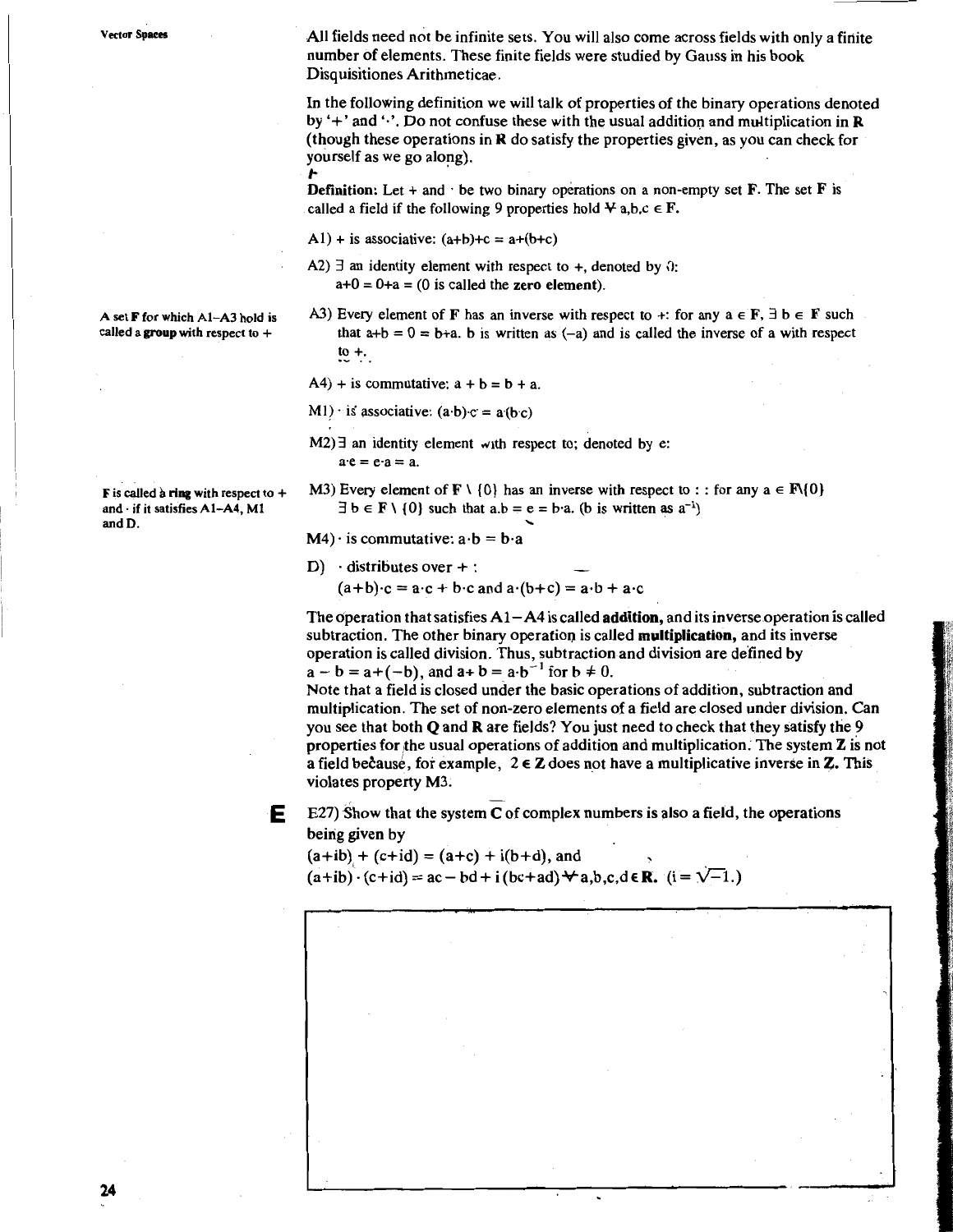An important property of every field is expressed in the following result.

**Sets. Functions and Fields** 

**Theorem 6:** If **F** is a field, then  $\forall$  a  $\in$  **F**, a $\cdot$ 0 = 0. **Proof:** Let  $a \cdot 0 = b$ . (because  $0 + 0 = 0$ ) Then  $b = a \cdot 0 = a(0 + 0)$ (distributive property)  $=$  a $\cdot$ 0 + a $\cdot$ 0  $= b + b$ That is,  $b = b + b$ Hence  $0 = b + (-b) = (b+b) + (-b)$  $= b+(b+(-b))$  (Associative property)  $= b + 0$  $= h$ Thus,  $b = 0$ , i.e.,  $a \cdot 0 = 0$ 

So far we have only given examples of infinite fields. Now we give an example of a finite field.

**Example 11:** On the set  $\mathbb{Z}_3 = \{0,1,2\}$  we define the binary operations  $\oplus$  and  $\odot$  as follows:

 $x \oplus y$  = remainder left on dividing  $x + y$  by 3.  $x \bigodot y$  = remainder left on dividing  $x \cdot y$  by 3.  $\forall$  x, y  $\in \mathbb{Z}_3$ .

Show that  $\mathbb{Z}_3$  is a field. It is called the field of integers modulo 3.

Solution: It can be easily verified that both the operations are commutative and associative. 0 and 1 are the additive and multiplicative identities respectively. The additive inverse of  $0,1,2$ , are  $0,2$  and 1, respectively. The multiplicative inverses of 1 and 2 are 1 and 2, respectively. You can also verify that multiplication is distributive over addition. So  $\mathbb{Z}_3$  is a field. Note that  $\mathbb{Z}_3$  is a finite field since it only has 3 elements.

In general, given any prime number p, we get a finite field  $Z_p$ . The underlying set of  $Z_p$ is  $\{0,1,2, \ldots, p-1\}$ . The binary operations on  $\mathbb{Z}_p$  are  $\bigoplus$  and  $\bigodot$  defined as follows:

 $x \oplus y$  = remainder left on dividing  $x + y$  by p.

 $x \bigcirc y$  = remainder left on dividing x y by p.

 $\forall x,y \in \mathbb{Z}_{p}$ .

These fields are called prime fields.

Е E28) If R =  $\{a/b \mid a,b \in \mathbb{Z}, b \text{ odd}\},\$ is R a field?

Before ending this section we will define an important trait of a field, namely, its characteristic.

**Definition:** If, for a field **F**,  $\exists n \in \mathbb{N}$  such that  $na = 0 \forall a \in \mathbb{F}$ , then the least such positive integer n is called the characteristic of the Field F.

If no such positive integer exists we say that the field is of characteristic 0.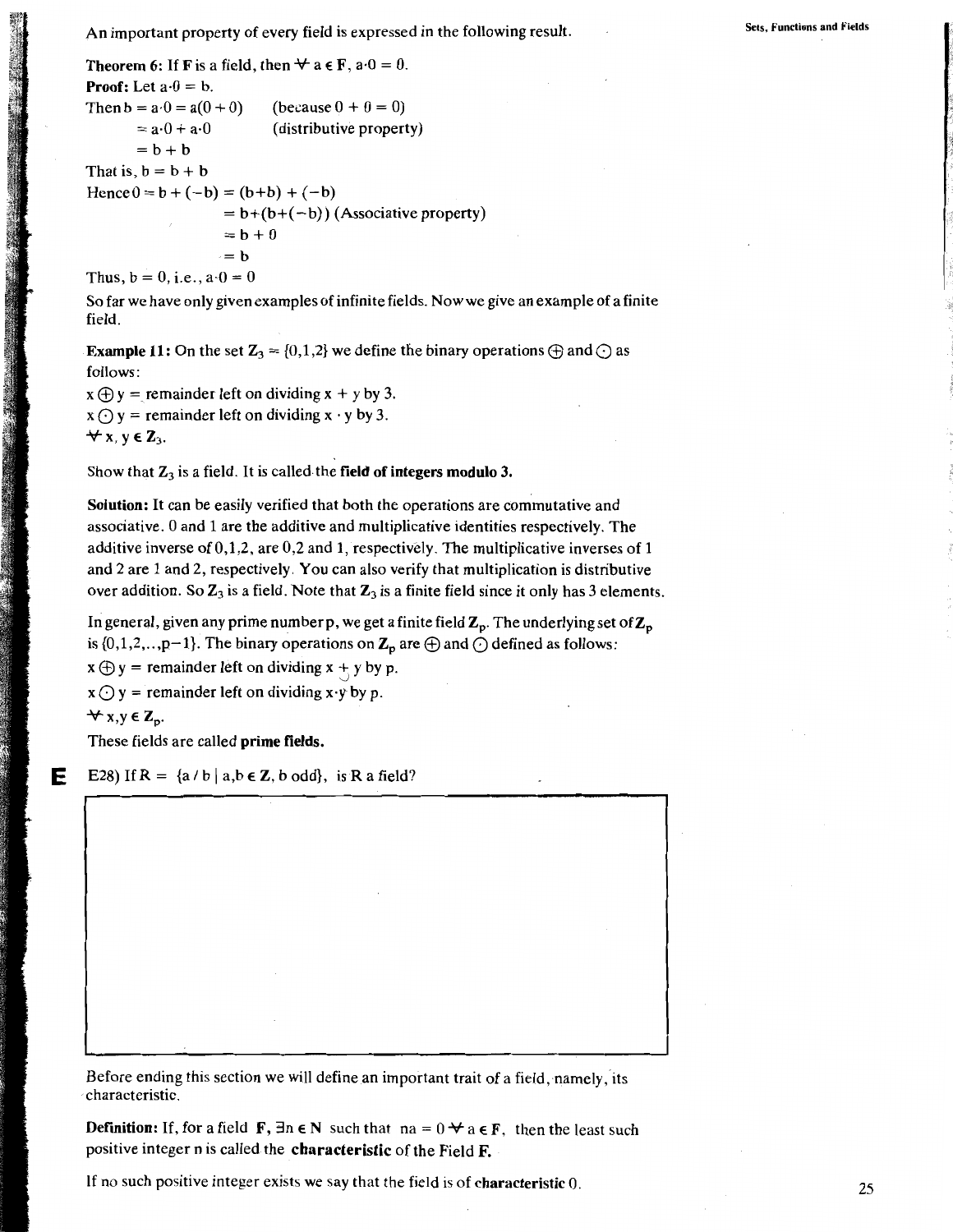Example 12: What are the characteristics of

a)  $Q, R, C?$ 

b) the prime field  $\mathbb{Z}_p$ , for any prime number  $\rho$ ?

**Solution:** a) For any  $n \in \mathbb{N}$  and  $x \in \mathbb{Q}$ ,  $nx = 0 \implies x = 0$ .  $\therefore$ , the characteristic of Q is zero. Similarly, the characteristics of R and C are zero.

b) The characteristic of any prime field  $Z_p$  is p. Why? Well, what happens if you take an element  $x \in Z_p$ , and divide px by p? The remainder is zero. That is,  $p \bigcirc x = 0$ , for any  $x \in \mathbb{Z}_p$ . Also, if you take any natural number m,  $0 < m < p$ , then m  $\bigcirc 1 = m \neq 0$ . Therefore, p is the least positive integer such that  $p\bigodot x = 0 \forall x \in \mathbb{Z}_p$ . This tells us that the characteristic of  $\mathbf{Z}_p$  is p.

It can be proved that if a field is not of characteristic zero then its characteristic has to be a prime number.

When you go to the next unit you will realise how important it is to be thoroughly familiar with fields. Do make sure that you are quite at ease with this section. Now let us briefly go through the points brought up in this unit.

#### $1.7$ **SUMMARY**

We conclude by summarising what we have covered in this unit. We have

1) studied the concepts of sets, subsets, complements, unions and intersections of sets.

- 2) shown you how to represent sets by Venn diagrams.
- 3) defined the Cartesian product of sets, as well as relations and equivalence relations on a set.
- 4) defined the notions of a function, composition of functions and inverse functions.
- 5) studied the possible properties of binary operations on a set.
- 6) defined and seen many examples of fields, both infinite and finite.
- 7) defined the characteristic of a field.

#### 1.8 **SOLUTIONS/ANSWERS**

- $C = \{1, 2, 4, 5, 10, 20\}$ E1)  $A = \{11, 12, 13, 14\}$  $D = \{1/2, 1/3, 2/3\}$  $B = \{12,14\}$
- E2)  $P = \{x \mid x \text{ is an integer and } 6 < x < 10\}$

 $= \{x \mid x \text{ is an integer and } 7 \leq x \leq 9\}$ 

 $Q = \{x \mid x = 1 \text{ or } x \text{ is a prime number less than } 12\}$ 

(A prime number is a number whose only factors are 1 or its.  $\lambda$ .)

 $R = {x | x is a multiple of 3}$ 

#### $E3)$  (a) and (d)

- E4) For  $x \in A \cup B$ , we have  $x \in A$  or  $x \in B$ . In either case  $x \in C$ . Therefore,  $A \cup B \subseteq C$ .
- E5)  $\oint$  UA = {x | x  $\in$  { $\oint$  or  $x \in A$ }

 $= \{x \mid x \in A\}$ , since  $\phi$  has no elements.

$$
= A
$$

 $\phi \cap A = \phi$ , since  $\phi \subseteq A$ .

E6) a) True b) False c) False d) True e) True

d)  $\{a,p\}$ E7) a)  $\{a,b,c,p,q\}$ b)  $\{a,p\}$ c)  $\{a,p\}$ 

 $(A \cup B) \cap C = (A \cap C) \cup (B \cap C)$  always, as you will see in E10.

E8) a) Since  $x \in A$  if and only if  $x \notin A^c$ , we find that A and A<sup>c</sup> are disjoint.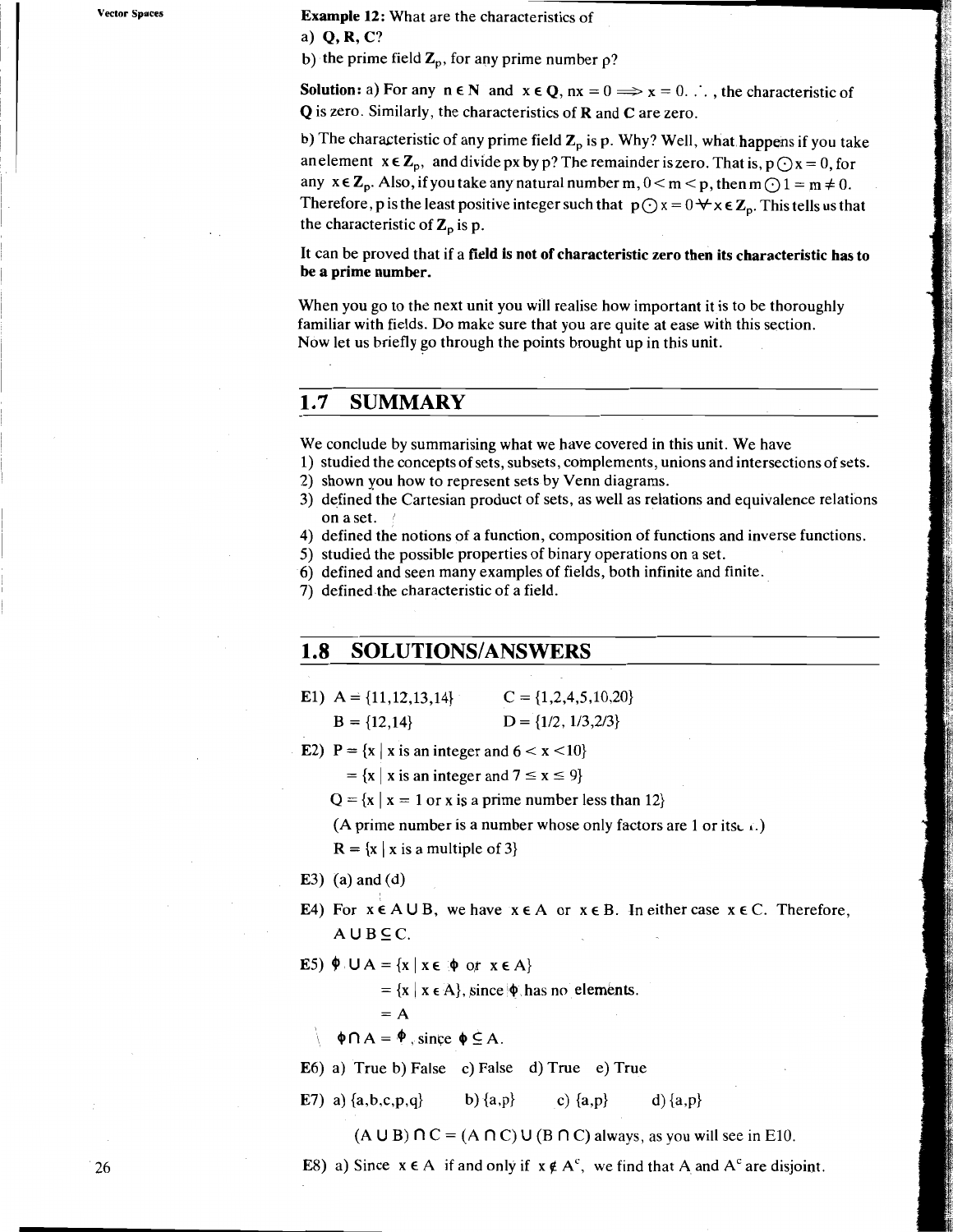b) For any  $x \in X$ ,  $x \in A$  or  $x \in A^c$ . Therefore,  $A \cup A^c = X$ .

c) Let  $x \in (A^c)^c$ . Then  $x \notin A^c$ , so that  $x \in A$ . Thus,

 $(A^{c})^{c} \subseteq A$ . On the other hand, if  $x \in A$ , then  $x \notin A^{c}$ .

Hence,  $x \in (A^c)^c$ .  $\therefore A \subseteq (A^c)^c$ .  $\therefore$ , by the definition of equality of sets we find  $(A<sup>c</sup>)<sup>c</sup> = A.$ 

E9)  $x \in (A \cap B)^c \iff x \notin A \cap B \iff x \notin A$  or  $x \notin B \iff x \in A^c$  or  $x \in B^c$  $\Leftrightarrow$   $x \in A^c \cup B^c$ .

 $E10)$  a)



A U B is all the shaded portion.  $(A \cup B) \cap C$  is the double shaded portion. As you can see from the figure, this is the same as the union of  $A \cap C$  (the double shaded portion in A) and B  $\cap$  C (the double shaded portion in B).

 $b)$ 



 $(A \cap B)$  U C is the shaded portion. From the figure you can see that it is the same as the set  $(A \cup C) \cap (B \cup C)$ .

- E11)  $A \times B = \{(2,2), (5,2), (2,3), (5,3)\}\$  $B \times A = \{(2,2), (2,5), (3,2), (3,5)\}\$  $A \times A = \{(2,2), (2,5), (5,2), (5,5)\}\$
- E12) Since the first element in each pair has to be in A, we get  $A = \{7,2\}$ . Similarly,  $B = \{2,3,4\}$ .
- E13)  $(x,y) \in (A \cup B) \times C \iff x \in A \cup B$  and  $y \in C$

$$
\Leftrightarrow x \in A \text{ or } x \in B \text{ and } y \in C
$$
  

$$
\Leftrightarrow (x,y) \in A \times C \text{ or } (x,y) \in B \times C
$$
  

$$
\Leftrightarrow (x,y) \in (A \times C) \cup (B \times C)
$$

E14) a)  $F$  b)  $T$  c)  $T$ 

E15) R is reflexive since  $5 | a - a = 0$ , for any  $a \in N$ . R is symmetric because, if  $5 \mid a-b$ , then  $5 \mid b-a$ , for any  $a,b \in N$ . R is transitive because, if  $5 | a-b \text{ and } 5 | b-c$ , then  $5|(a-b)+(b-c)$ , that is,  $5|a-c$ , for any  $a,b,c \in N$ .

E16) R is reflexive, since a R a  $\forall$  a  $\in$  Z. R is symmetric, since a R  $b \implies b R a \nrightarrow a, b \in \mathbb{Z}$ . R is transitive, since a R b, b R c  $\Rightarrow$  a R c  $\forall$  a, b, c  $\in \mathbb{Z}$  $Z_1 = \{x \in Z \mid x \in X\} = \{1\}$